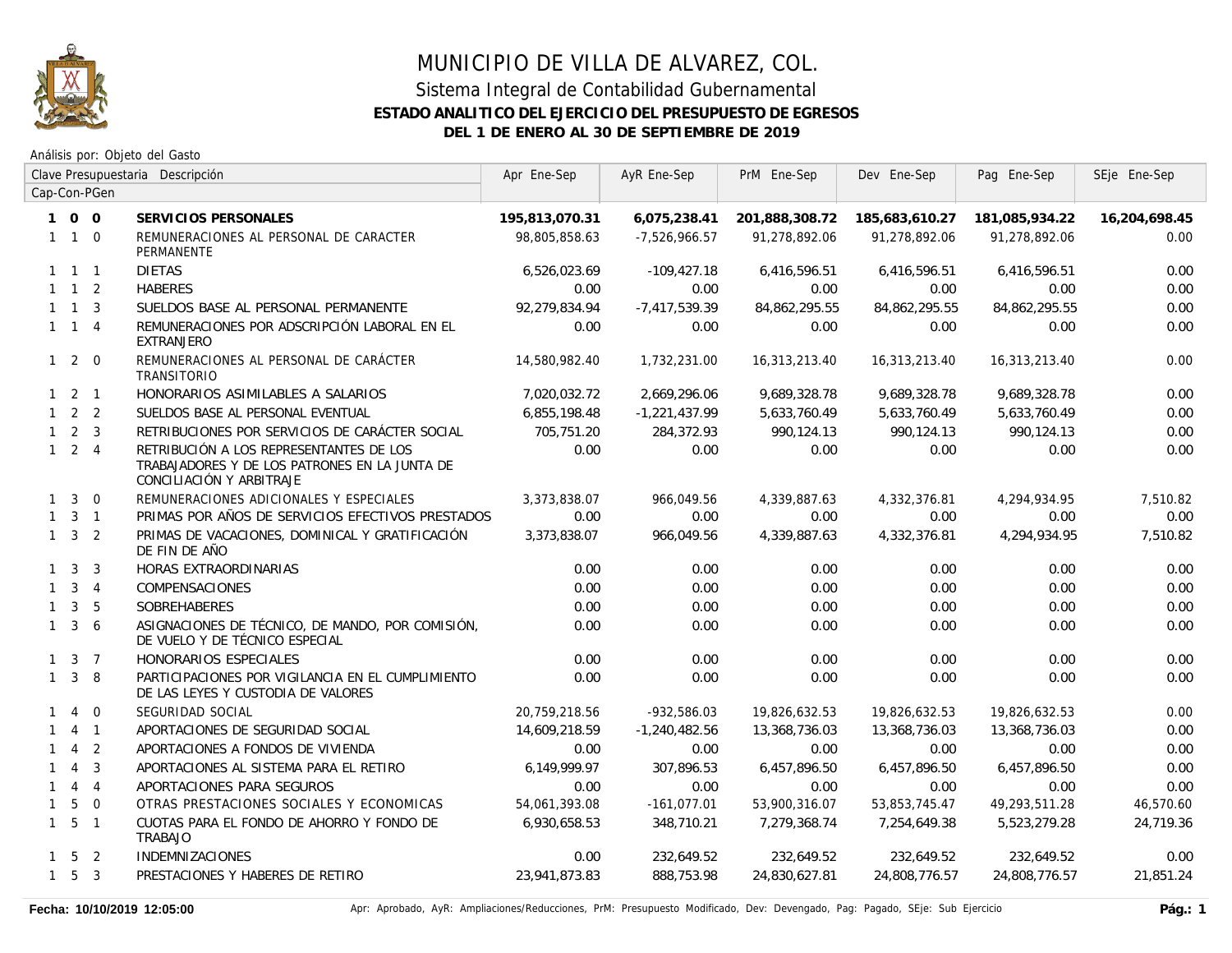

### Sistema Integral de Contabilidad Gubernamental **ESTADO ANALITICO DEL EJERCICIO DEL PRESUPUESTO DE EGRESOS DEL 1 DE ENERO AL 30 DE SEPTIEMBRE DE 2019**

|                |                     |                | Clave Presupuestaria Descripción                                                             | Apr Ene-Sep   | AyR Ene-Sep     | PrM Ene-Sep   | Dev Ene-Sep   | Pag Ene-Sep   | SEje Ene-Sep  |
|----------------|---------------------|----------------|----------------------------------------------------------------------------------------------|---------------|-----------------|---------------|---------------|---------------|---------------|
|                |                     | Cap-Con-PGen   |                                                                                              |               |                 |               |               |               |               |
|                | $1 \quad 5 \quad 4$ |                | PRESTACIONES CONTRACTUALES                                                                   | 23,048,460.72 | $-1,613,764.63$ | 21,434,696.09 | 21,434,696.09 | 18,605,832.00 | 0.00          |
|                | $1\quad5\quad5$     |                | APOYOS A LA CAPACITACIÓN DE LOS SERVIDORES<br>PÚBLICOS                                       | 0.00          | 0.00            | 0.00          | 0.00          | 0.00          | 0.00          |
|                | $1\quad5$           | 9              | OTRAS PRESTACIONES SOCIALES Y ECONÓMICAS                                                     | 140,400.00    | $-17,426.09$    | 122,973.91    | 122,973.91    | 122,973.91    | 0.00          |
|                | 160                 |                | <b>PREVISIONES</b>                                                                           | 4,153,029.57  | 11,997,587.46   | 16,150,617.03 | 0.00          | 0.00          | 16,150,617.03 |
|                | $1\quad 6\quad 1$   |                | PREVISIONES DE CARÁCTER LABORAL, ECONÓMICA Y DE<br>SEGURIDAD SOCIAL                          | 4.153.029.57  | 11,997,587.46   | 16.150.617.03 | 0.00          | 0.00          | 16,150,617.03 |
|                | $1 \quad 7 \quad 0$ |                | PAGO DE ESTIMULOS A SERVIDORES PUBLICOS                                                      | 78,750.00     | 0.00            | 78,750.00     | 78,750.00     | 78,750.00     | 0.00          |
|                | $1 \quad 7 \quad 1$ |                | ESTÍMULOS                                                                                    | 78,750.00     | 0.00            | 78,750.00     | 78,750.00     | 78,750.00     | 0.00          |
|                | $1 \quad 7 \quad 2$ |                | <b>RECOMPENSAS</b>                                                                           | 0.00          | 0.00            | 0.00          | 0.00          | 0.00          | 0.00          |
| $\overline{2}$ | $\overline{0}$      | $\overline{O}$ | MATERIALES Y SUMINISTROS                                                                     | 9,001,751.76  | 7,414,098.46    | 16,415,850.22 | 12,863,368.06 | 12,539,964.04 | 3,552,482.16  |
|                | $2 \quad 1 \quad 0$ |                | MATERIALES DE ADMINISTRACION, EMISION DE<br>DOCUMENTOS Y ARTICULOS OFICIALES                 | 774.024.38    | $-30.007.90$    | 744.016.48    | 565,751.40    | 535,037.93    | 178,265.08    |
|                | $2 \quad 1 \quad 1$ |                | MATERIALES, ÚTILES Y EQUIPOS MENORES DE OFICINA                                              | 222,092.73    | 64,576.20       | 286,668.93    | 271,203.49    | 246,220.42    | 15,465.44     |
|                | $2 \quad 1 \quad 2$ |                | MATERIALES Y ÚTILES DE IMPRESIÓN Y REPRODUCCIÓN                                              | 3,292.95      | 9,924.00        | 13,216.95     | 7,424.00      | 7,424.00      | 5,792.95      |
|                | $2 \quad 1 \quad 3$ |                | MATERIAL ESTADÍSTICO Y GEOGRÁFICO                                                            | 0.00          | 0.00            | 0.00          | 0.00          | 0.00          | 0.00          |
|                | $2 \quad 1 \quad 4$ |                | MATERIALES, ÚTILES Y EQUIPOS MENORES DE<br>TECNOLOGÍAS DE LA INFORMACIÓN Y COMUNICACIONES    | 90,526.23     | 4,000.00        | 94,526.23     | 68,478.24     | 68,478.24     | 26,047.99     |
|                | $2 \quad 1 \quad 5$ |                | MATERIAL IMPRESO E INFORMACIÓN DIGITAL                                                       | 401.596.97    | $-127,346.64$   | 274,250.33    | 143,649.59    | 137,919.19    | 130,600.74    |
|                | $2 \quad 1 \quad 6$ |                | MATERIAL DE LIMPIEZA                                                                         | 56,515.50     | 18,838.54       | 75,354.04     | 74,996.08     | 74,996.08     | 357.96        |
|                | $2 \t1 \t7$         |                | MATERIALES Y ÚTILES DE ENSEÑANZA                                                             | 0.00          | 0.00            | 0.00          | 0.00          | 0.00          | 0.00          |
|                | $2 \quad 1 \quad 8$ |                | MATERIALES PARA EL REGISTRO E IDENTIFICACIÓN DE<br><b>BIENES Y PERSONAS</b>                  | 0.00          | 0.00            | 0.00          | 0.00          | 0.00          | 0.00          |
|                | $2 \quad 2 \quad 0$ |                | ALIMENTOS Y UTENSILIOS                                                                       | 227,943.99    | $-110,613.20$   | 117,330.79    | 123,983.97    | 119,103.97    | $-6,653.18$   |
|                | $2 \quad 2 \quad 1$ |                | PRODUCTOS ALIMENTICIOS PARA PERSONAS                                                         | 220,386.00    | $-110,613.20$   | 109,772.80    | 123,983.97    | 119,103.97    | $-14,211.17$  |
|                | $2 \quad 2 \quad 2$ |                | PRODUCTOS ALIMENTICIOS PARA ANIMALES                                                         | 7.557.99      | 0.00            | 7.557.99      | 0.00          | 0.00          | 7,557.99      |
|                | $2\quad 2\quad 3$   |                | UTENSILIOS PARA EL SERVICIO DE ALIMENTACIÓN                                                  | 0.00          | 0.00            | 0.00          | 0.00          | 0.00          | 0.00          |
|                | $2 \quad 3 \quad 0$ |                | MATERIAS PRIMAS Y MATERIALES DE PRODUCCION Y<br>COMERCIALIZACION                             | 299,999.97    | $-285,866.13$   | 14,133.84     | 14,133.84     | 14,133.84     | 0.00          |
|                | $2 \quad 3 \quad 1$ |                | PRODUCTOS ALIMENTICIOS, AGROPECUARIOS Y<br>FORESTALES ADQUIRIDOS COMO MATERIA PRIMA          | 299,999.97    | $-285,866.13$   | 14,133.84     | 14,133.84     | 14,133.84     | 0.00          |
|                | $2 \quad 3 \quad 2$ |                | INSUMOS TEXTILES ADQUIRIDOS COMO MATERIA PRIMA                                               | 0.00          | 0.00            | 0.00          | 0.00          | 0.00          | 0.00          |
|                | $2 \quad 3 \quad 3$ |                | PRODUCTOS DE PAPEL, CARTÓN E IMPRESOS<br>ADQUIRIDOS COMO MATERIA PRIMA                       | 0.00          | 0.00            | 0.00          | 0.00          | 0.00          | 0.00          |
|                | $2 \quad 3 \quad 4$ |                | COMBUSTIBLES, LUBRICANTES, ADITIVOS, CARBÓN Y SUS<br>DERIVADOS ADQUIRIDOS COMO MATERIA PRIMA | 0.00          | 0.00            | 0.00          | 0.00          | 0.00          | 0.00          |
|                | $2 \quad 3 \quad 5$ |                | PRODUCTOS QUÍMICOS, FARMACÉUTICOS Y DE<br>LABORATORIO ADQUIRIDOS COMO MATERIA PRIMA          | 0.00          | 0.00            | 0.00          | 0.00          | 0.00          | 0.00          |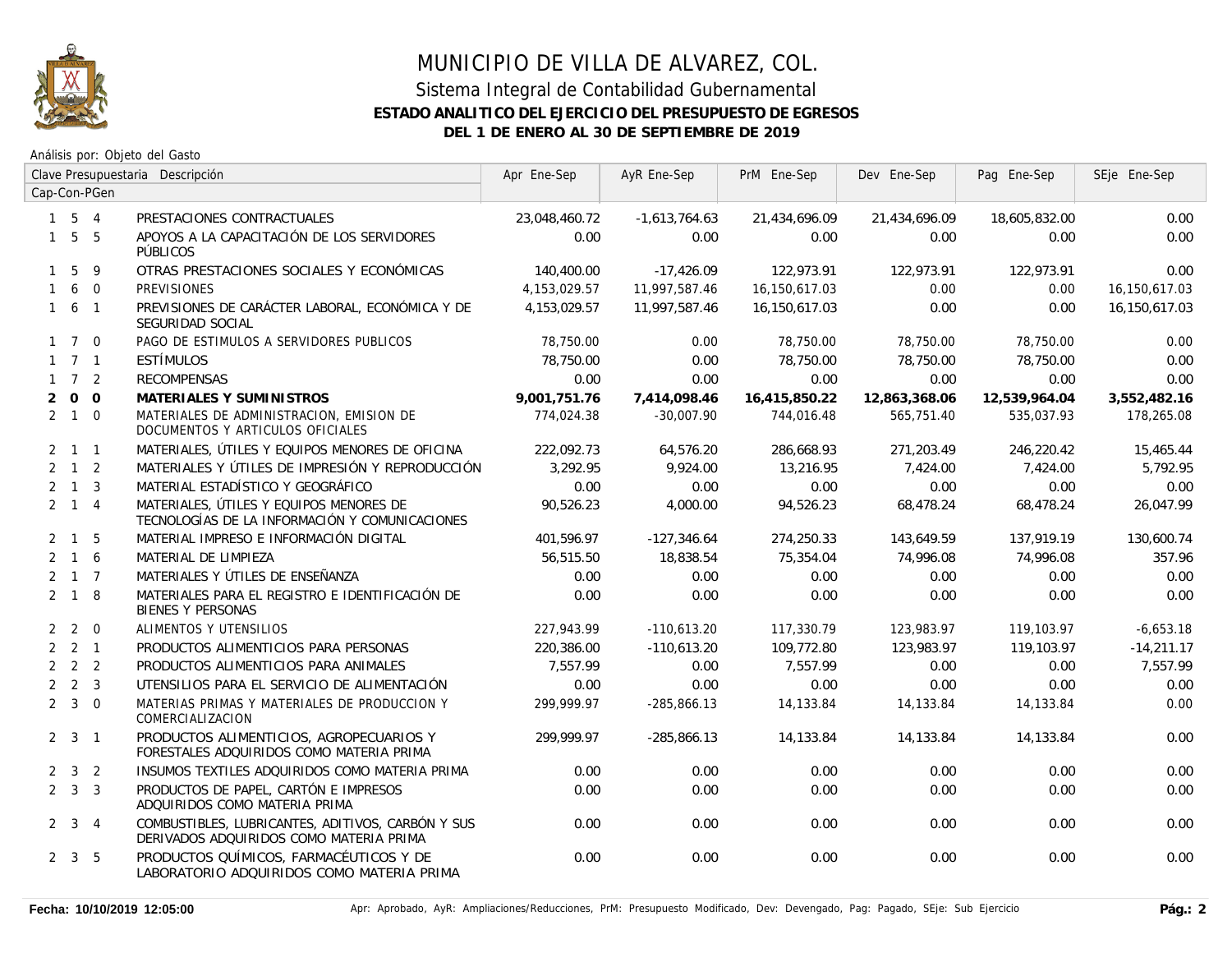

Análisis por: Objeto del Gasto

|                | Clave Presupuestaria Descripción |                         | Apr Ene-Sep                                                                             | AyR Ene-Sep  | PrM Ene-Sep  | Dev Ene-Sep  | Pag Ene-Sep  | SEje Ene-Sep |              |
|----------------|----------------------------------|-------------------------|-----------------------------------------------------------------------------------------|--------------|--------------|--------------|--------------|--------------|--------------|
|                |                                  | Cap-Con-PGen            |                                                                                         |              |              |              |              |              |              |
|                | $2 \quad 3 \quad 6$              |                         | PRODUCTOS METÁLICOS Y A BASE DE MINERALES NO<br>METÁLICOS ADQUIRIDOS COMO MATERIA PRIMA | 0.00         | 0.00         | 0.00         | 0.00         | 0.00         | 0.00         |
|                | $2 \quad 3 \quad 7$              |                         | PRODUCTOS DE CUERO, PIEL, PLÁSTICO Y HULE<br>ADQUIRIDOS COMO MATERIA PRIMA              | 0.00         | 0.00         | 0.00         | 0.00         | 0.00         | 0.00         |
| $\mathbf{2}$   | $\mathbf{3}$                     | -8                      | MERCANCÍAS ADQUIRIDAS PARA SU COMERCIALIZACIÓN                                          | 0.00         | 0.00         | 0.00         | 0.00         | 0.00         | 0.00         |
| $\overline{2}$ | $\mathbf{3}$                     | 9                       | OTROS PRODUCTOS ADQUIRIDOS COMO MATERIA PRIMA                                           | 0.00         | 0.00         | 0.00         | 0.00         | 0.00         | 0.00         |
|                | 240                              |                         | MATERIALES Y ARTICULOS DE CONSTRUCCION Y DE<br><b>REPARACION</b>                        | 1,469,759.75 | $-45,318.39$ | 1,424,441.36 | 1,292,222.43 | 1,256,936.54 | 132,218.93   |
|                | $2 \t 4 \t 1$                    |                         | PRODUCTOS MINERALES NO METÁLICOS                                                        | 484,601.60   | -437,285.84  | 47,315.76    | 99,690.52    | 98,982.92    | $-52,374.76$ |
| $\overline{2}$ | $\overline{4}$                   | $\overline{2}$          | CEMENTO Y PRODUCTOS DE CONCRETO                                                         | 144,730.74   | 0.00         | 144,730.74   | 73,763.75    | 73,763.75    | 70,966.99    |
| $\overline{2}$ | $\overline{4}$                   | $\overline{\mathbf{3}}$ | CAL, YESO Y PRODUCTOS DE YESO                                                           | 33,430.94    | 30,008.33    | 63,439.27    | 8,581.25     | 7,892.21     | 54,858.02    |
| $\overline{2}$ | $\overline{4}$                   | $\overline{4}$          | MADERA Y PRODUCTOS DE MADERA                                                            | 9,226.77     | 2,943.31     | 12,170.08    | 8,879.61     | 8,879.61     | 3,290.47     |
| $\overline{2}$ |                                  | 4 5                     | VIDRIO Y PRODUCTOS DE VIDRIO                                                            | 0.00         | 0.00         | 0.00         | 0.00         | 0.00         | 0.00         |
| $\overline{2}$ | $\overline{4}$                   | 6                       | MATERIAL ELÉCTRICO Y ELECTRÓNICO                                                        | 435,084.88   | 382,944.77   | 818,029.65   | 769,292.30   | 754,819.91   | 48,737.35    |
| $\overline{2}$ |                                  | 4 <sub>7</sub>          | ARTÍCULOS METÁLICOS PARA LA CONSTRUCCIÓN                                                | 116,249.94   | $-50,024.07$ | 66,225.87    | 59,951.86    | 59,061.86    | 6,274.01     |
|                | 248                              |                         | MATERIALES COMPLEMENTARIOS                                                              | 0.00         | 0.00         | 0.00         | 0.00         | 0.00         | 0.00         |
|                | 249                              |                         | OTROS MATERIALES Y ARTÍCULOS DE CONSTRUCCIÓN Y<br>REPARACIÓN                            | 246,434.88   | 26,095.11    | 272,529.99   | 272,063.14   | 253,536.28   | 466.85       |
|                | 2 <sub>5</sub>                   | $\overline{0}$          | PRODUCTOS QUIMICOS, FARMACEUTICOS Y DE<br>LABORATORIO                                   | 21,453.40    | 0.00         | 21,453.40    | 7,785.56     | 7,615.56     | 13,667.84    |
|                | $2\quad 5\quad 1$                |                         | PRODUCTOS QUÍMICOS BÁSICOS                                                              | 0.00         | 0.00         | 0.00         | 0.00         | 0.00         | 0.00         |
|                | 2 <sub>5</sub>                   | $\overline{2}$          | FERTILIZANTES, PESTICIDAS Y OTROS AGROQUÍMICOS                                          | 9,545.00     | 0.00         | 9,545.00     | 2,940.00     | 2,770.00     | 6,605.00     |
|                | 2 <sub>5</sub>                   | $\overline{3}$          | MEDICINAS Y PRODUCTOS FARMACÉUTICOS                                                     | 1,050.00     | 0.00         | 1,050.00     | 0.00         | 0.00         | 1,050.00     |
|                | 2 <sub>5</sub>                   | $\overline{4}$          | MATERIALES, ACCESORIOS Y SUMINISTROS MÉDICOS                                            | 4,500.00     | 0.00         | 4,500.00     | 0.00         | 0.00         | 4,500.00     |
|                | $2\quad 5\quad 5$                |                         | MATERIALES, ACCESORIOS Y SUMINISTROS DE<br>LABORATORIO                                  | 0.00         | 0.00         | 0.00         | 0.00         | 0.00         | 0.00         |
|                | 2 <sub>5</sub>                   | -6                      | FIBRAS SINTÉTICAS, HULES, PLÁSTICOS Y DERIVADOS                                         | 6,358.40     | 0.00         | 6,358.40     | 4,845.56     | 4,845.56     | 1,512.84     |
| $\overline{2}$ | 5                                | - 9                     | OTROS PRODUCTOS QUÍMICOS                                                                | 0.00         | 0.00         | 0.00         | 0.00         | 0.00         | 0.00         |
| $\overline{2}$ | 6                                | $\overline{0}$          | COMBUSTIBLES, LUBRICANTES Y ADITIVOS                                                    | 5,101,646.04 | 2,780,730.84 | 7,882,376.88 | 7,506,396.34 | 7,305,099.56 | 375,980.54   |
| $\overline{2}$ | 6                                | $\overline{1}$          | COMBUSTIBLES, LUBRICANTES Y ADITIVOS                                                    | 5,101,646.04 | 2,780,730.84 | 7,882,376.88 | 7,506,396.34 | 7,305,099.56 | 375,980.54   |
|                | $2\quad 6\quad 2$                |                         | CARBÓN Y SUS DERIVADOS                                                                  | 0.00         | 0.00         | 0.00         | 0.00         | 0.00         | 0.00         |
|                | $2 \t7 \t0$                      |                         | VESTUARIO, BLANCOS, PRENDAS DE PROTECCION Y<br>ARTICULOS DEPORTIVOS                     | 456,812.67   | 4,419,328.96 | 4,876,141.63 | 2,180,449.56 | 2,180,449.56 | 2,695,692.07 |
|                | $2 \quad 7 \quad 1$              |                         | <b>VESTUARIO Y UNIFORMES</b>                                                            | 440,412.48   | 4,391,500.42 | 4,831,912.90 | 2,159,476.88 | 2,159,476.88 | 2,672,436.02 |
|                | $2 \quad 7 \quad 2$              |                         | PRENDAS DE SEGURIDAD Y PROTECCIÓN PERSONAL                                              | 5,686.46     | 27,828.54    | 33,515.00    | 11,720.66    | 11,720.66    | 21,794.34    |
|                | $2 \quad 7 \quad 3$              |                         | ARTÍCULOS DEPORTIVOS                                                                    | 10,713.73    | 0.00         | 10,713.73    | 9,252.02     | 9,252.02     | 1,461.71     |
|                | $2 \t 7 \t 4$                    |                         | PRODUCTOS TEXTILES                                                                      | 0.00         | 0.00         | 0.00         | 0.00         | 0.00         | 0.00         |
|                | $2 \quad 7 \quad 5$              |                         | BLANCOS Y OTROS PRODUCTOS TEXTILES, EXCEPTO                                             | 0.00         | 0.00         | 0.00         | 0.00         | 0.00         | 0.00         |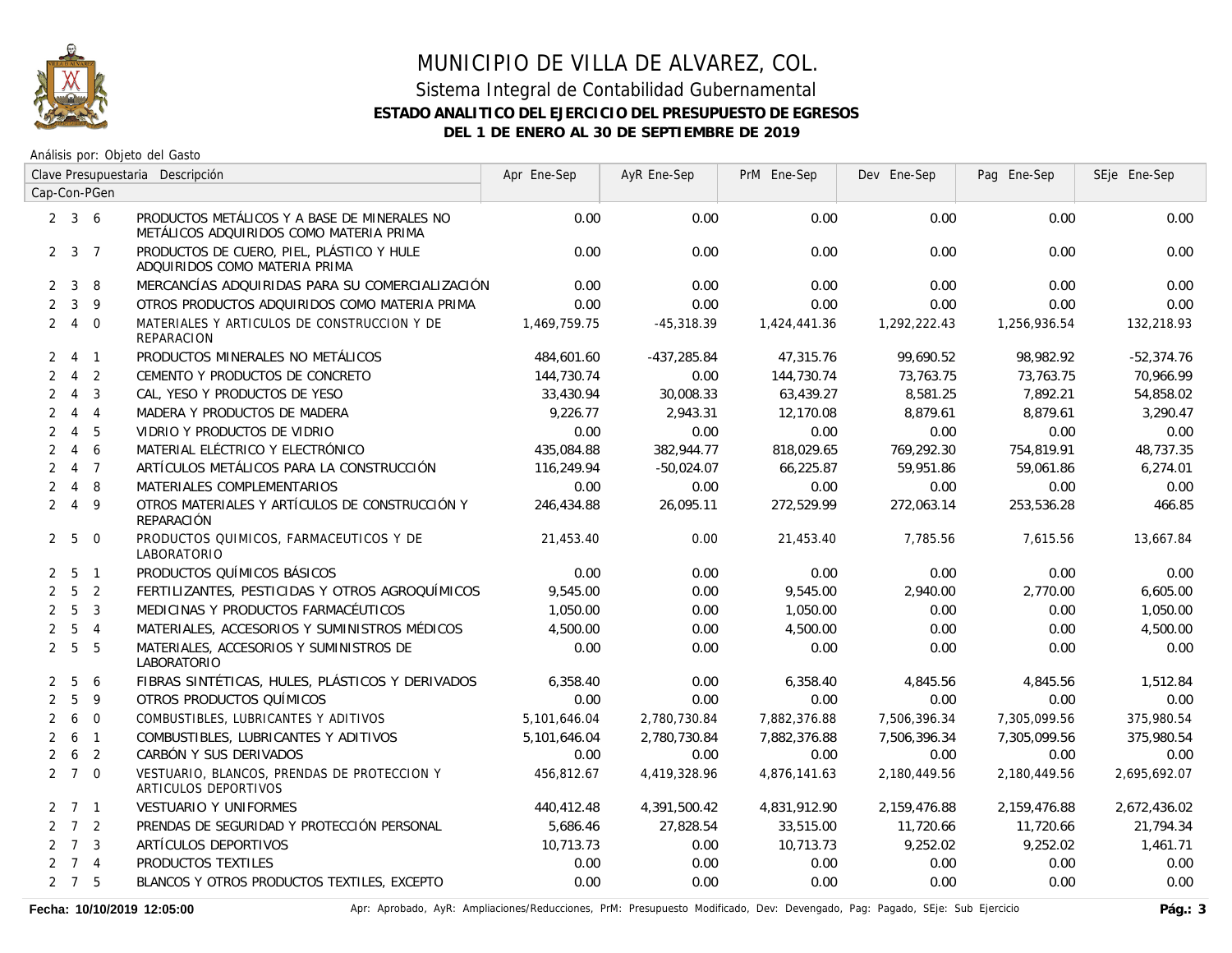

# MUNICIPIO DE VILLA DE ALVAREZ, COL. Sistema Integral de Contabilidad Gubernamental

## **ESTADO ANALITICO DEL EJERCICIO DEL PRESUPUESTO DE EGRESOS**

**DEL 1 DE ENERO AL 30 DE SEPTIEMBRE DE 2019**

|                | Clave Presupuestaria Descripción |                |                                                                                                           | Apr Ene-Sep   | AyR Ene-Sep   | PrM Ene-Sep   | Dev Ene-Sep   | Pag Ene-Sep   | SEje Ene-Sep |
|----------------|----------------------------------|----------------|-----------------------------------------------------------------------------------------------------------|---------------|---------------|---------------|---------------|---------------|--------------|
|                |                                  | Cap-Con-PGen   |                                                                                                           |               |               |               |               |               |              |
|                |                                  |                | PRENDAS DE VESTIR                                                                                         |               |               |               |               |               |              |
| $\overline{2}$ | 8 0                              |                | MATERIALES Y SUMINISTROS PARA SEGURIDAD                                                                   | 0.00          | 0.00          | 0.00          | 0.00          | 0.00          | 0.00         |
| 2              | 8 1                              |                | SUSTANCIAS Y MATERIALES EXPLOSIVOS                                                                        | 0.00          | 0.00          | 0.00          | 0.00          | 0.00          | 0.00         |
|                | $2 \quad 8$                      | $\overline{2}$ | MATERIALES DE SEGURIDAD PÚBLICA                                                                           | 0.00          | 0.00          | 0.00          | 0.00          | 0.00          | 0.00         |
|                | $2 \quad 8$                      | $\overline{3}$ | PRENDAS DE PROTECCIÓN PARA SEGURIDAD PÚBLICA Y<br><b>NACIONAL</b>                                         | 0.00          | 0.00          | 0.00          | 0.00          | 0.00          | 0.00         |
|                | $2 \quad 9$                      | $\overline{0}$ | HERRAMIENTAS, REFACCIONES Y ACCESORIOS MENORES                                                            | 650,111.56    | 685,844.28    | 1,335,955.84  | 1,172,644.96  | 1,121,587.08  | 163,310.88   |
|                | $2 \quad 9 \quad 1$              |                | HERRAMIENTAS MENORES                                                                                      | 102,447.72    | 107,405.04    | 209,852.76    | 150,462.24    | 134,613.46    | 59,390.52    |
| $\overline{2}$ | 9 2                              |                | REFACCIONES Y ACCESORIOS MENORES DE EDIFICIOS                                                             | 5,695.57      | 1,536.83      | 7,232.40      | 7,232.32      | 7,232.32      | 0.08         |
|                | 293                              |                | REFACCIONES Y ACCESORIOS MENORES DE MOBILIARIO<br>Y EQUIPO DE ADMINISTRACIÓN, EDUCACIONAL Y<br>RECREATIVO | 0.00          | 0.00          | 0.00          | 0.00          | 0.00          | 0.00         |
|                | $2 \t 9 \t 4$                    |                | REFACCIONES Y ACCESORIOS MENORES DE EQUIPO DE<br>CÓMPUTO Y TECNOLOGÍAS DE LA INFORMACIÓN                  | 0.00          | 0.00          | 0.00          | 0.00          | 0.00          | 0.00         |
|                | 295                              |                | REFACCIONES Y ACCESORIOS MENORES DE EQUIPO E<br>INSTRUMENTAL MÉDICO Y DE LABORATORIO                      | 0.00          | 0.00          | 0.00          | 0.00          | 0.00          | 0.00         |
|                | $2 \quad 9 \quad 6$              |                | REFACCIONES Y ACCESORIOS MENORES DE EQUIPO DE<br>TRANSPORTE                                               | 450,000.00    | 569,281.45    | 1,019,281.45  | 985,050.51    | 949,841.41    | 34,230.94    |
|                | $2 \quad 9 \quad 7$              |                | REFACCIONES Y ACCESORIOS MENORES DE EQUIPO DE<br>DEFENSA Y SEGURIDAD                                      | 64,367.72     | 6,067.73      | 70,435.45     | 6,067.73      | 6,067.73      | 64,367.72    |
|                | 298                              |                | REFACCIONES Y ACCESORIOS MENORES DE MAQUINARIA<br>Y OTROS EQUIPOS                                         | 21,464.49     | $-1.165.81$   | 20,298.68     | 19,528.37     | 19,528.37     | 770.31       |
|                | 299                              |                | REFACCIONES Y ACCESORIOS MENORES OTROS BIENES<br><b>MUEBLES</b>                                           | 6,136.06      | 2,719.04      | 8,855.10      | 4,303.79      | 4,303.79      | 4,551.31     |
| 3              |                                  | $0\quad 0$     | SERVICIOS GENERALES                                                                                       | 40,504,686.74 | 14,626,110.44 | 55,130,797.18 | 47,870,781.96 | 42,792,589.44 | 7,260,015.22 |
| 3              | $1 \quad 0$                      |                | SERVICIOS BÁSICOS                                                                                         | 17,969,293.07 | 6,279,294.57  | 24,248,587.64 | 22,705,429.00 | 22,699,901.00 | 1,543,158.64 |
| 3              | $1\quad1$                        |                | ENERGÍA ELÉCTRICA                                                                                         | 17,531,477.19 | 6,270,471.00  | 23,801,948.19 | 22,278,944.65 | 22,273,416.65 | 1,523,003.54 |
| 3              | $1\quad 2$                       |                | GAS                                                                                                       | 0.00          | 0.00          | 0.00          | 0.00          | 0.00          | 0.00         |
| 3              | $1 \quad 3$                      |                | <b>AGUA</b>                                                                                               | 14,999.94     | 5,000.06      | 20,000.00     | 19,926.90     | 19,926.90     | 73.10        |
| 3              |                                  | $1 \quad 4$    | TELEFONÍA TRADICIONAL                                                                                     | 108,749.97    | 126,250.03    | 235,000.00    | 207.253.79    | 207.253.79    | 27,746.21    |
| 3              | $\overline{1}$                   | -5             | TELEFONÍA CELULAR                                                                                         | 0.00          | 0.00          | 0.00          | 0.00          | 0.00          | 0.00         |
| 3              | $\overline{1}$                   | 6              | SERVICIOS DE TELECOMUNICACIONES Y SATELITES.                                                              | 0.00          | 0.00          | 0.00          | 0.00          | 0.00          | 0.00         |
|                | $3 \quad 1 \quad 7$              |                | SERVICIOS DE ACCESO DE INTERNET. REDES Y<br>PROCESAMIENTO DE INFORMACION                                  | 299.999.97    | $-120.000.00$ | 179,999.97    | 188,686.22    | 188,686.22    | $-8,686.25$  |
| 3              | $\overline{1}$                   | -8             | SERVICIOS POSTALES Y TELEGRAFICOS                                                                         | 5,066.00      | 8,384.00      | 13,450.00     | 10,617.44     | 10,617.44     | 2,832.56     |
| 3              | $\overline{1}$                   | 9              | SERVICIOS INTEGRALES Y OTROS SERVICIOS                                                                    | 9,000.00      | $-10,810.52$  | $-1,810.52$   | 0.00          | 0.00          | $-1,810.52$  |
| 3              |                                  | $2 \quad 0$    | SERVICIOS DE ARRENDAMIENTO                                                                                | 9,362,999.88  | $-134,645.37$ | 9,228,354.51  | 8,596,466.60  | 7,304,129.96  | 631,887.91   |
|                | $3 \quad 2 \quad 1$              |                | ARRENDAMIENTO DE TERRENOS                                                                                 | 0.00          | 0.00          | 0.00          | 0.00          | 0.00          | 0.00         |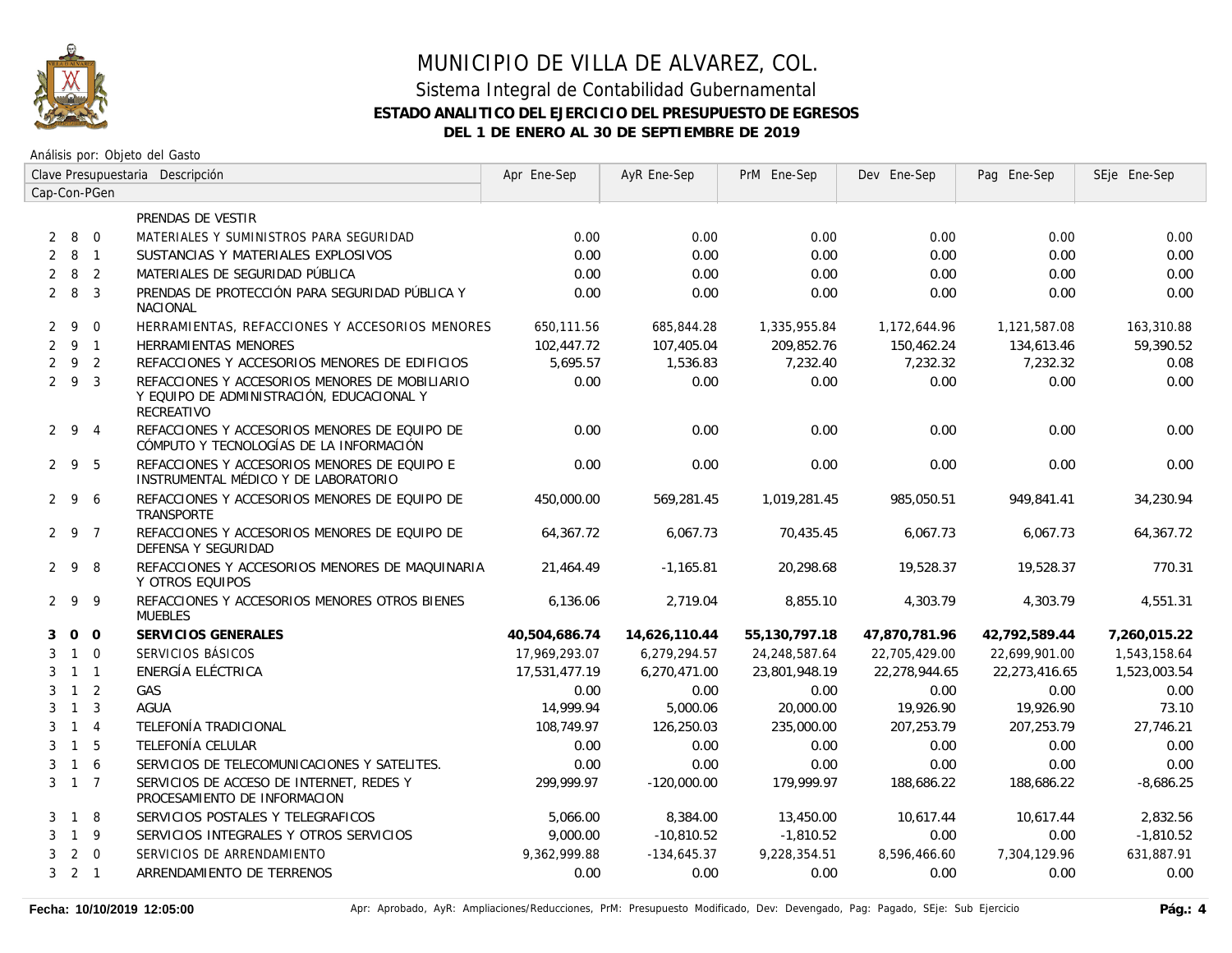

### Sistema Integral de Contabilidad Gubernamental **ESTADO ANALITICO DEL EJERCICIO DEL PRESUPUESTO DE EGRESOS DEL 1 DE ENERO AL 30 DE SEPTIEMBRE DE 2019**

Análisis por: Objeto del Gasto

|              | Clave Presupuestaria Descripción |                  | Apr Ene-Sep                                                                                                | AyR Ene-Sep  | PrM Ene-Sep    | Dev Ene-Sep  | Pag Ene-Sep  | SEje Ene-Sep |              |
|--------------|----------------------------------|------------------|------------------------------------------------------------------------------------------------------------|--------------|----------------|--------------|--------------|--------------|--------------|
|              |                                  | Cap-Con-PGen     |                                                                                                            |              |                |              |              |              |              |
|              | $3 \quad 2 \quad 2$              |                  | ARRENDAMIENTO DE EDIFICIOS                                                                                 | 181,499.94   | 49,449.45      | 230,949.39   | 230,205.39   | 230,205.39   | 744.00       |
| 3            |                                  | $2 \quad 3$      | ARRENDAMIENTO DE MOBILIARIO Y EQUIPO DE<br>ADMINISTRACIÓN, EDUCACIONAL Y RECREATIVO                        | 0.00         | 0.00           | 0.00         | 0.00         | 0.00         | 0.00         |
| 3            |                                  | $2 \quad 4$      | ARRENDAMIENTO DE EQUIPO E INSTRUMENTAL MÉDICO Y<br>DE LABORATORIO                                          | 0.00         | 0.00           | 0.00         | 0.00         | 0.00         | 0.00         |
| 3            | $\overline{2}$                   | 5                | ARRENDAMIENTO DE EQUIPO DE TRANSPORTE                                                                      | 9,121,500.00 | $-144,094.82$  | 8,977,405.18 | 8,351,933.18 | 7,061,196.54 | 625,472.00   |
| 3            | $2\overline{6}$                  |                  | ARRENDAMIENTO DE MAQUINARIA, OTROS EQUIPOS Y<br><b>HERRAMIENTAS</b>                                        | 0.00         | 0.00           | 0.00         | 0.00         | 0.00         | 0.00         |
|              | $3 \quad 2 \quad 7$              |                  | ARRENDAMIENTO DE ACTIVOS INTANGIBLES                                                                       | 0.00         | 0.00           | 0.00         | 0.00         | 0.00         | 0.00         |
| 3            | $\overline{2}$                   | 8                | ARRENDAMIENTO FINANCIERO                                                                                   | 0.00         | 0.00           | 0.00         | 0.00         | 0.00         | 0.00         |
| 3            |                                  | $2 \quad 9$      | OTROS ARRENDAMIENTOS                                                                                       | 59.999.94    | $-40.000.00$   | 19,999.94    | 14,328.03    | 12,728.03    | 5.671.91     |
| 3            | $3 \quad 0$                      |                  | SERVICIOS PROFESIONALES, CIENTIFICOS, TECNICOS Y<br>OTROS SERVICIOS                                        | 1.915.019.97 | 3,920,536.89   | 5,835,556.86 | 2,887,128.24 | 2,439,164.77 | 2,948,428.62 |
|              | 3 <sup>3</sup>                   | $\overline{1}$   | SERVICIOS LEGALES, DE CONTABILIDAD, AUDITORÍA Y<br><b>RELACIONADOS</b>                                     | 659.999.97   | $-230, 178.54$ | 429,821.43   | 354,817.23   | 264,818.63   | 75,004.20    |
|              | $3 \quad 3 \quad 2$              |                  | SERVICIOS DE DISEÑO, ARQUITECTURA, INGENIERÍA Y<br>ACTIVIDADES RELACIONADAS                                | 0.00         | 0.00           | 0.00         | 0.00         | 0.00         | 0.00         |
|              | $3 \quad 3 \quad 3$              |                  | SERVICIOS DE CONSULTORÍA ADMINISTRATIVA,<br>PROCESOS, TÉCNICA Y EN TECNOLOGÍAS DE LA<br><b>INFORMACIÓN</b> | 615,993.00   | 1,883,000.00   | 2,498,993.00 | 710,152.00   | 523,624.00   | 1,788,841.00 |
| 3            |                                  | $3 \quad 4$      | SERVICIOS DE CAPACITACIÓN                                                                                  | 18,000.00    | 450,500.00     | 468,500.00   | 400,000.00   | 400,000.00   | 68,500.00    |
| 3            | 3 <sub>5</sub>                   |                  | SERVICIOS DE INVESTIGACIÓN CIENTÍFICA Y<br>DESARROLLO                                                      | 0.00         | 0.00           | 0.00         | 0.00         | 0.00         | 0.00         |
| 3            | $\mathbf{3}$                     | 6                | SERVICIOS DE APOYO ADMINISTRATIVO, TRADUCCIÓN,<br>FOTOCOPIADO E IMPRESIÓN                                  | 621,027.00   | $-38,284.57$   | 582,742.43   | 574,659.01   | 515,722.14   | 8,083.42     |
| 3            |                                  | $3 \overline{7}$ | SERVICIOS DE PROTECCIÓN Y SEGURIDAD                                                                        | 0.00         | 0.00           | 0.00         | 0.00         | 0.00         | 0.00         |
| 3            | 3                                | 8                | SERVICIOS DE VIGILANCIA                                                                                    | 0.00         | 0.00           | 0.00         | 0.00         | 0.00         | 0.00         |
| 3            | $\mathbf{3}$                     | 9                | SERVICIOS PROFESIONALES, CIENTÍFICOS Y TÉCNICOS<br><b>INTEGRALES</b>                                       | 0.00         | 1,855,500.00   | 1,855,500.00 | 847,500.00   | 735,000.00   | 1,008,000.00 |
| 3            | 4                                | $\overline{0}$   | SERVICIOS FINANCIEROS, BANCARIOS Y COMERCIALES                                                             | 1,087,499.88 | 74,052.81      | 1,161,552.69 | 1,010,577.44 | 1,005,937.44 | 150,975.25   |
| 3            |                                  | $4 \quad 1$      | SERVICIOS FINANCIEROS Y BANCARIOS                                                                          | 262,499.94   | 74,052.81      | 336,552.75   | 339,552.75   | 334,912.75   | $-3,000.00$  |
| $\mathbf{3}$ |                                  | 4 <sup>2</sup>   | SERVICIOS DE COBRANZA, INVESTIGACIÓN CREDITICIA Y<br><b>SIMILAR</b>                                        | 824,999.94   | 0.00           | 824,999.94   | 671,024.69   | 671,024.69   | 153,975.25   |
| 3            |                                  | 4 3              | SERVICIOS DE RECAUDACIÓN, TRASLADO Y CUSTODIA DE<br>VALORES                                                | 0.00         | 0.00           | 0.00         | 0.00         | 0.00         | 0.00         |
| 3            |                                  | $4 \quad 4$      | SEGUROS DE RESPONSABILIDAD PATRIMONIAL Y FIANZAS                                                           | 0.00         | 0.00           | 0.00         | 0.00         | 0.00         | 0.00         |
| 3            | $\overline{4}$                   | 5                | SEGURO DE BIENES PATRIMONIALES                                                                             | 0.00         | 0.00           | 0.00         | 0.00         | 0.00         | 0.00         |
| 3            | $\overline{4}$                   | 6                | ALMACENAJE, ENVASE Y EMBALAJE                                                                              | 0.00         | 0.00           | 0.00         | 0.00         | 0.00         | 0.00         |
| 3            | $4 \overline{7}$                 |                  | <b>FLETES Y MANIOBRAS</b>                                                                                  | 0.00         | 0.00           | 0.00         | 0.00         | 0.00         | 0.00         |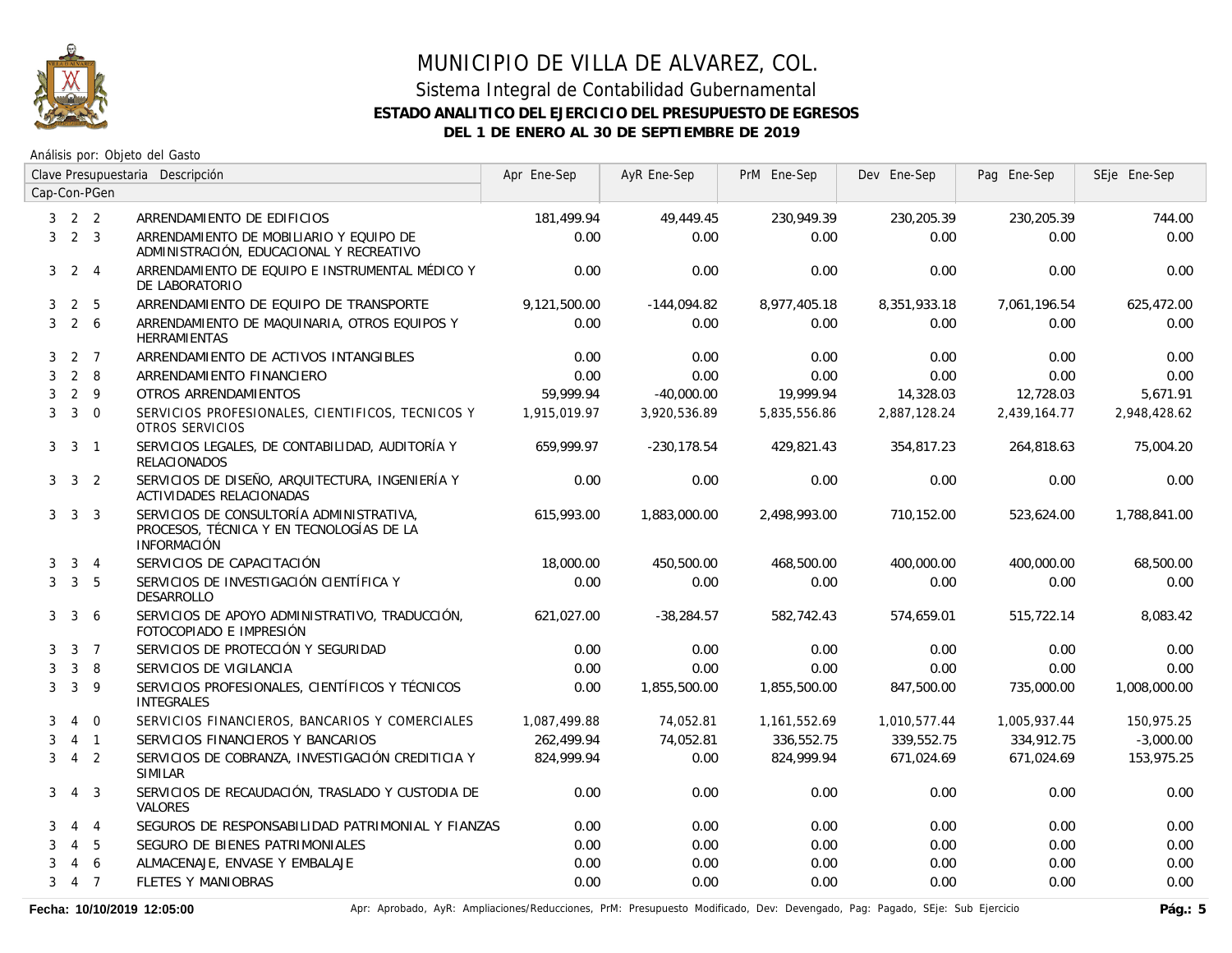

### Sistema Integral de Contabilidad Gubernamental **ESTADO ANALITICO DEL EJERCICIO DEL PRESUPUESTO DE EGRESOS DEL 1 DE ENERO AL 30 DE SEPTIEMBRE DE 2019**

Análisis por: Objeto del Gasto

|                | Clave Presupuestaria Descripción |                 | Apr Ene-Sep                                                                                                              | AyR Ene-Sep  | PrM Ene-Sep     | Dev Ene-Sep  | Pag Ene-Sep  | SEje Ene-Sep |              |
|----------------|----------------------------------|-----------------|--------------------------------------------------------------------------------------------------------------------------|--------------|-----------------|--------------|--------------|--------------|--------------|
|                |                                  | Cap-Con-PGen    |                                                                                                                          |              |                 |              |              |              |              |
| 3              | 4 8                              |                 | COMISIONES POR VENTAS                                                                                                    | 0.00         | 0.00            | 0.00         | 0.00         | 0.00         | 0.00         |
| 3              |                                  | $4\overline{9}$ | SERVICIOS FINANCIEROS, BANCARIOS Y COMERCIALES<br><b>INTEGRALES</b>                                                      | 0.00         | 0.00            | 0.00         | 0.00         | 0.00         | 0.00         |
| 3 <sup>7</sup> | $5\overline{)}$                  | $\overline{0}$  | SERVICIOS DE INSTALACION, REPARACION,<br>MANTENIMIENTO Y CONSERVACION                                                    | 3,775,649.94 | $-1.151.001.70$ | 2,624,648.24 | 1,417,217.01 | 1,275,723.50 | 1,207,431.23 |
| 3              |                                  | 5 1             | CONSERVACIÓN Y MANTENIMIENTO MENOR DE INMUEBLES                                                                          | 35,249.94    | $-12,000.00$    | 23,249.94    | 20,420.46    | 13,993.45    | 2,829.48     |
| $\mathbf{3}$   | 5 <sub>2</sub>                   |                 | INSTALACIÓN, REPARACIÓN Y MANTENIMIENTO DE<br>MOBILIARIO Y EQUIPO DE ADMINISTRACIÓN,<br>EDUCACIONAL Y RECREATIVO         | 40,500.00    | $-40,000.00$    | 500.00       | 3,750.39     | 3,750.39     | $-3,250.39$  |
|                | $3\quad 5\quad 3$                |                 | INSTALACIÓN, REPARACIÓN Y MANTENIMIENTO DE<br>EQUIPO DE CÓMPUTO Y TECNOLOGÍA DE LA<br><b>INFORMACIÓN</b>                 | 41,400.00    | $-28.00$        | 41,372.00    | 3,248.00     | 3,248.00     | 38,124.00    |
|                | $3\quad 5\quad 4$                |                 | INSTALACIÓN, REPARACIÓN Y MANTENIMIENTO DE<br>EQUIPO E INSTRUMENTAL MÉDICO Y DE LABORATORIO                              | 0.00         | 0.00            | 0.00         | 0.00         | 0.00         | 0.00         |
|                | $3\quad 5\quad 5$                |                 | REPARACIÓN Y MANTENIMIENTO DE EQUIPO DE<br>TRANSPORTE                                                                    | 279,000.00   | 591.793.30      | 870.793.30   | 318,939.42   | 183,872.92   | 551,853.88   |
|                | $3\quad 5$                       | 6               | REPARACIÓN Y MANTENIMIENTO DE EQUIPO DE DEFENSA<br>Y SEGURIDAD                                                           | 0.00         | 0.00            | 0.00         | 0.00         | 0.00         | 0.00         |
|                | $3\quad 5\quad 7$                |                 | INSTALACIÓN, REPARACIÓN Y MANTENIMIENTO DE<br>MAQUINARIA, OTROS EQUIPOS Y HERRAMIENTA                                    | 4,500.00     | 132,233.00      | 136,733.00   | 36,726.74    | 36,726.74    | 100,006.26   |
| 3              | 5                                | 8               | SERVICIOS DE LIMPIEZA Y MANEJO DE DESECHOS                                                                               | 3,375,000.00 | $-1,848,000.00$ | 1,527,000.00 | 1,009,132.00 | 1,009,132.00 | 517,868.00   |
| 3              | 5                                | 9               | SERVICIOS DE JARDINERÍA Y FUMIGACIÓN                                                                                     | 0.00         | 25,000.00       | 25,000.00    | 25,000.00    | 25,000.00    | 0.00         |
| 3              |                                  | 6 0             | SERVICIOS DE COMUNICACION SOCIAL Y PUBLICIDAD                                                                            | 154,014.93   | 248,485.08      | 402,500.01   | 288,897.93   | 262,137.93   | 113,602.08   |
| 3              | 6 1                              |                 | DIFUSIÓN POR RADIO, TELEVISIÓN Y OTROS MEDIOS DE<br>MENSAJES SOBRE PROGRAMAS Y ACTIVIDADES<br><b>GUBERNAMENTALES</b>     | 136,014.93   | 82,025.07       | 218,040.00   | 104,437.92   | 86,957.92    | 113,602.08   |
| 3              |                                  | 6 <sub>2</sub>  | DIFUSIÓN POR RADIO. TELEVISIÓN Y OTROS MEDIOS DE<br>MENSAJES COMERCIALES PARA PROMOVER LA VENTA DE<br>BIENES O SERVICIOS | 0.00         | 0.00            | 0.00         | 0.00         | 0.00         | 0.00         |
| 3              |                                  | 6 <sub>3</sub>  | SERVICIOS DE CREATIVIDAD, PREPRODUCCIÓN Y<br>PRODUCCIÓN DE PUBLICIDAD, EXCEPTO INTERNET                                  | 0.00         | 0.00            | 0.00         | 0.00         | 0.00         | 0.00         |
| 3              | 6                                | $\overline{4}$  | SERVICIOS DE REVELADO DE FOTOGRAFÍAS                                                                                     | 0.00         | 0.00            | 0.00         | 0.00         | 0.00         | 0.00         |
| 3              | 6                                | 5               | SERVICIOS DE LA INDUSTRIA FÍLMICA, DEL SONIDO Y DEL<br><b>VIDEO</b>                                                      | 0.00         | 0.00            | 0.00         | 0.00         | 0.00         | 0.00         |
| 3              | 6                                | 6               | SERVICIO DE CREACIÓN Y DIFUSIÓN DE CONTENIDO<br>EXCLUSIVAMENTE A TRAVÉS DE INTERNET                                      | 18,000.00    | 166,460.01      | 184,460.01   | 184,460.01   | 175,180.01   | 0.00         |
| 3              | 6                                | 9               | OTROS SERVICIOS DE INFORMACIÓN                                                                                           | 0.00         | 0.00            | 0.00         | 0.00         | 0.00         | 0.00         |
| 3              | 7 0                              |                 | SERVICIOS DE TRASLADO Y VIATICOS                                                                                         | 99,989.76    | 47,834.87       | 147,824.63   | 99,317.83    | 99,317.83    | 48,506.80    |
| 3              | 7 1                              |                 | PASAJES AÉREOS                                                                                                           | 29,999.94    | 48,812.06       | 78,812.00    | 67,661.00    | 67,661.00    | 11,151.00    |
|                | $3 \quad 7 \quad 2$              |                 | PASAJES TERRESTRES                                                                                                       | 6,573.97     | 14,828.22       | 21,402.19    | 10,438.21    | 10,438.21    | 10,963.98    |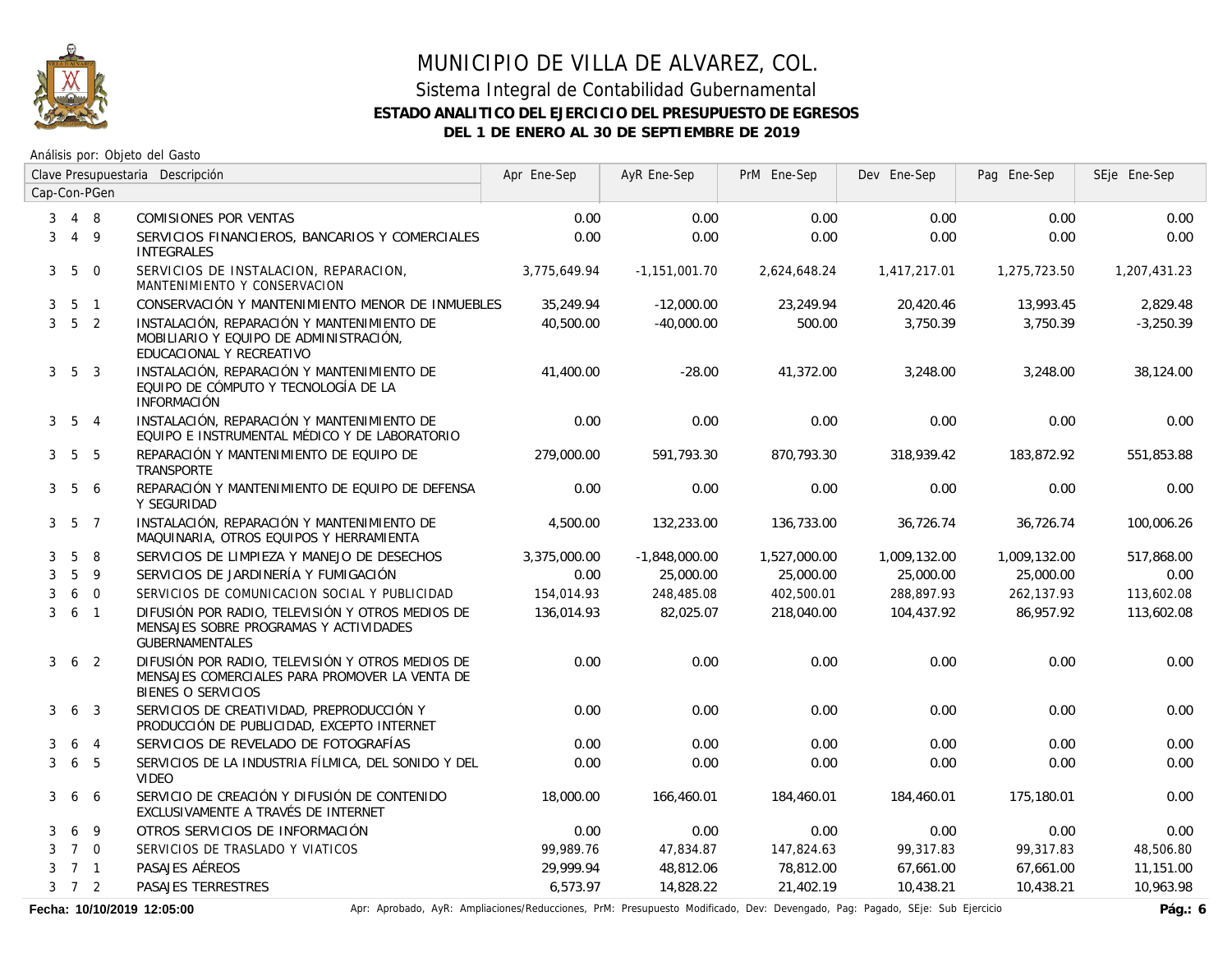

Análisis por: Objeto del Gasto

|                |                     |                | Clave Presupuestaria Descripción                                                                 | Apr Ene-Sep   | AyR Ene-Sep   | PrM Ene-Sep   | Dev Ene-Sep   | Pag Ene-Sep   | SEje Ene-Sep |
|----------------|---------------------|----------------|--------------------------------------------------------------------------------------------------|---------------|---------------|---------------|---------------|---------------|--------------|
|                |                     | Cap-Con-PGen   |                                                                                                  |               |               |               |               |               |              |
|                | $3 \quad 7 \quad 3$ |                | PASAJES MARÍTIMOS, LACUSTRES Y FLUVIALES                                                         | 0.00          | 0.00          | 0.00          | 0.00          | 0.00          | 0.00         |
| 3              |                     | 7 <sub>4</sub> | AUTOTRANSPORTE                                                                                   | 500.00        | $-300.00$     | 200.00        | 0.00          | 0.00          | 200.00       |
| 3              |                     | 7 5            | VIÁTICOS EN EL PAÍS                                                                              | 31,415.85     | 8,521.60      | 39,937.45     | 18,439.62     | 18,439.62     | 21,497.83    |
| 3              | $7^{\circ}$         | 6              | VIÁTICOS EN EL EXTRANJERO                                                                        | 0.00          | 0.00          | 0.00          | 0.00          | 0.00          | 0.00         |
| 3              | 7 <sub>7</sub>      |                | GASTOS DE INSTALACIÓN Y TRASLADO DE MENAJE                                                       | 0.00          | 0.00          | 0.00          | 0.00          | 0.00          | 0.00         |
| 3              | $7^{\circ}$         | 8              | SERVICIOS INTEGRALES DE TRASLADO Y VIÁTICOS                                                      | 0.00          | 0.00          | 0.00          | 0.00          | 0.00          | 0.00         |
| 3              | $\overline{7}$      | 9              | OTROS SERVICIOS DE TRASLADO Y HOSPEDAJE                                                          | 31,500.00     | $-24,027.01$  | 7,472.99      | 2,779.00      | 2,779.00      | 4,693.99     |
| 3              | 8                   | $\overline{0}$ | SERVICIOS OFICIALES                                                                              | 209,250.00    | 398.20        | 209,648.20    | 169,948.15    | 159,569.25    | 39,700.05    |
| 3              | 8                   | $\overline{1}$ | <b>GASTOS DE CEREMONIAL</b>                                                                      | 0.00          | 0.00          | 0.00          | 0.00          | 0.00          | 0.00         |
| 3              | 8                   | $\overline{2}$ | GASTOS DE ORDEN SOCIAL Y CULTURAL                                                                | 182,250.00    | 11,398.20     | 193,648.20    | 169,948.15    | 159,569.25    | 23,700.05    |
| 3              | 8                   | 3              | CONGRESOS Y CONVENCIONES                                                                         | 0.00          | 0.00          | 0.00          | 0.00          | 0.00          | 0.00         |
| 3              | 8                   | $\overline{4}$ | <b>EXPOSICIONES</b>                                                                              | 27,000.00     | $-11,000.00$  | 16,000.00     | 0.00          | 0.00          | 16,000.00    |
| 3              | 8                   | 5              | GASTOS DE REPRESENTACIÓN                                                                         | 0.00          | 0.00          | 0.00          | 0.00          | 0.00          | 0.00         |
| 3              | 9                   | $\Omega$       | OTROS SERVICIOS GENERALES                                                                        | 5,930,969.31  | 5,341,155.09  | 11,272,124.40 | 10,695,799.76 | 7,546,707.76  | 576,324.64   |
| 3              |                     | 9 1            | SERVICIOS FUNERARIOS Y DE CEMENTERIOS                                                            | 0.00          | 0.00          | 0.00          | 0.00          | 0.00          | 0.00         |
| 3              | 9                   | $\overline{2}$ | <b>IMPUESTOS Y DERECHOS</b>                                                                      | 183,262.50    | $-21,972.00$  | 161,290.50    | 136,411.00    | 136,411.00    | 24,879.50    |
| 3              | 9                   | $\overline{3}$ | IMPUESTOS Y DERECHOS DE IMPORTACIÓN                                                              | 0.00          | 0.00          | 0.00          | 0.00          | 0.00          | 0.00         |
| 3              | 9                   | $\overline{4}$ | SENTENCIAS Y RESOLUCIONES POR AUTORIDAD<br>COMPETENTE                                            | 1,922,706.81  | 4,672,456.68  | 6,595,163.49  | 6,554,687.68  | 6,546,187.68  | 40,475.81    |
| 3              | 9                   | 5              | PENAS, MULTAS, ACCESORIOS Y ACTUALIZACIONES                                                      | 499,500.00    | 577,230.76    | 1,076,730.76  | 835,545.27    | 835,545.27    | 241,185.49   |
| 3              | 9                   | 6              | OTROS GASTOS POR RESPONSABILIDADES                                                               | 18,000.00     | $-10,000.00$  | 8,000.00      | 4,868.75      | 4,868.75      | 3,131.25     |
| 3              |                     | 9 7            | <b>UTILIDADES</b>                                                                                | 0.00          | 0.00          | 0.00          | 0.00          | 0.00          | 0.00         |
| 3              | 9                   | -8             | IMPUESTO SOBRE NOMINAS Y OTROS QUE SE DERIVEN DE<br>UNA RELACION LABORAL                         | 3,150,000.00  | 237,771.65    | 3,387,771.65  | 3,140,592.00  | 0.00          | 247,179.65   |
| 3              | 9                   | 9              | OTROS SERVICIOS GENERALES                                                                        | 157,500.00    | $-114,332.00$ | 43,168.00     | 23,695.06     | 23,695.06     | 19,472.94    |
| $\overline{4}$ | $\overline{O}$      | $\Omega$       | TRANSFERENCIAS, ASIGNACIONES, SUBSIDIOS Y<br>OTRAS AYUDAS                                        | 44.552.246.85 | 1,122,885.94  | 45,675,132.79 | 41.951.979.99 | 41,426,570.77 | 3,723,152.80 |
|                | 4 1                 | $\overline{0}$ | TRANSFERENCIAS INTERNAS Y ASIGNACIONES AL<br>SECTOR PÚBLICO                                      | 15,126,065.19 | 456,307.63    | 15,582,372.82 | 15,126,065.09 | 15,126,065.09 | 456,307.73   |
|                | $1\quad1$           |                | ASIGNACIONES PRESUPUESTARIAS AL PODER EJECUTIVO                                                  | 0.00          | 0.00          | 0.00          | 0.00          | 0.00          | 0.00         |
|                | $4 \quad 1 \quad 2$ |                | ASIGNACIONES PRESUPUESTARIAS AL PODER<br>LEGISLATIVO                                             | 0.00          | 0.00          | 0.00          | 0.00          | 0.00          | 0.00         |
|                | 4 1 3               |                | ASIGNACIONES PRESUPUESTARIAS AL PODER JUDICIAL                                                   | 0.00          | 0.00          | 0.00          | 0.00          | 0.00          | 0.00         |
|                | 4 1 4               |                | ASIGNACIONES PRESUPUESTARIAS A ÓRGANOS<br><b>AUTÓNOMOS</b>                                       | 15,126,065.19 | 456,307.63    | 15,582,372.82 | 15,126,065.09 | 15,126,065.09 | 456,307.73   |
|                | 4 1 5               |                | TRANSFERENCIAS INTERNAS OTORGADAS A ENTIDADES<br>PARAESTATALES NO EMPRESARIALES Y NO FINANCIERAS | 0.00          | 0.00          | 0.00          | 0.00          | 0.00          | 0.00         |
|                | 4 1 6               |                | TRANSFERENCIAS INTERNAS OTORGADAS A ENTIDADES                                                    | 0.00          | 0.00          | 0.00          | 0.00          | 0.00          | 0.00         |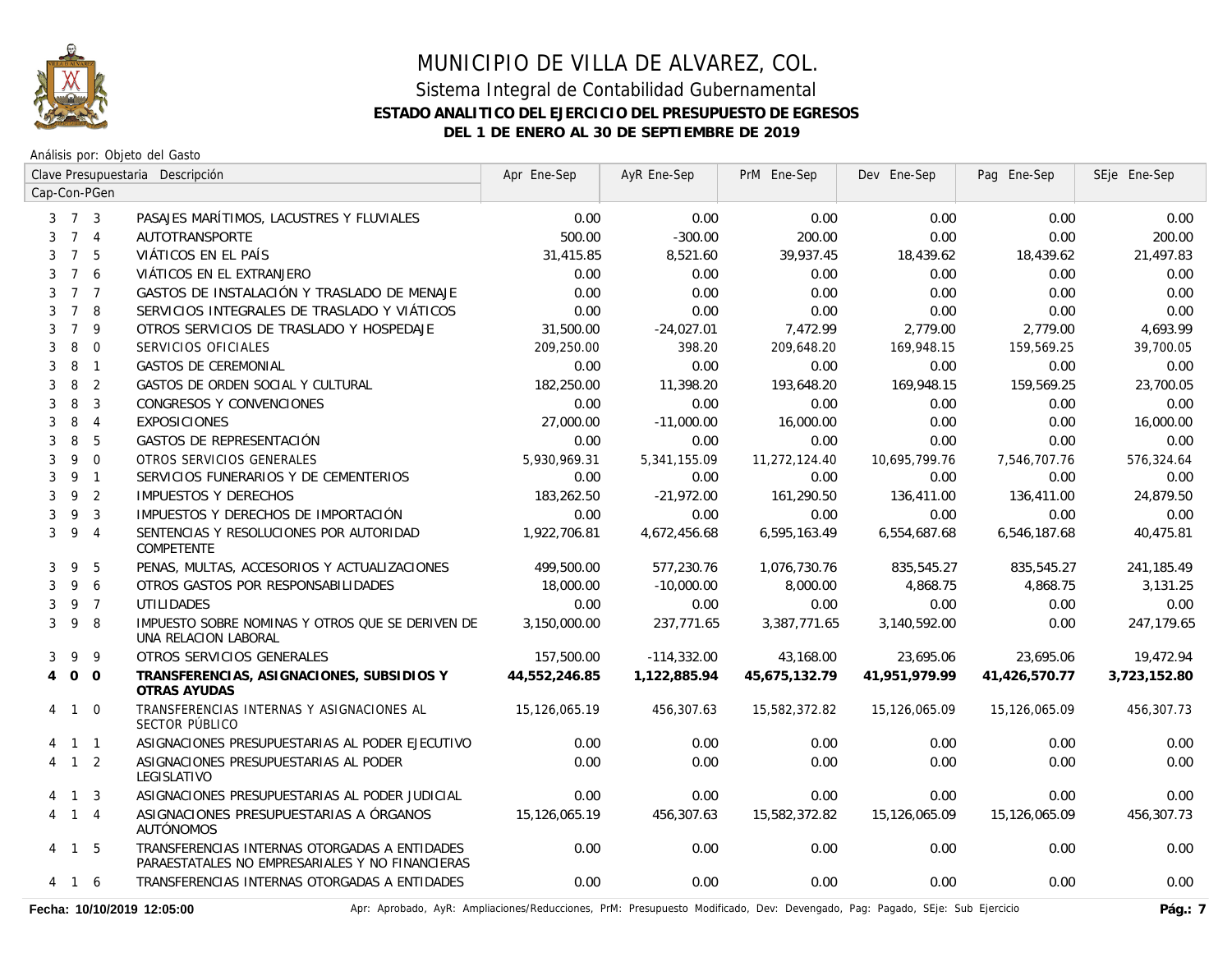

### Sistema Integral de Contabilidad Gubernamental **ESTADO ANALITICO DEL EJERCICIO DEL PRESUPUESTO DE EGRESOS DEL 1 DE ENERO AL 30 DE SEPTIEMBRE DE 2019**

Análisis por: Objeto del Gasto

|   | Clave Presupuestaria Descripción |                | Apr Ene-Sep                                                                                           | AyR Ene-Sep  | PrM Ene-Sep    | Dev Ene-Sep  | Pag Ene-Sep  | SEje Ene-Sep |            |
|---|----------------------------------|----------------|-------------------------------------------------------------------------------------------------------|--------------|----------------|--------------|--------------|--------------|------------|
|   |                                  | Cap-Con-PGen   |                                                                                                       |              |                |              |              |              |            |
|   |                                  |                | PARAESTATALES EMPRESARIALES Y NO FINANCIERAS                                                          |              |                |              |              |              |            |
|   | 4 1 7                            |                | TRANSFERENCIAS INTERNAS OTORGADAS A<br>FIDEICOMISOS PÚBLICOS EMPRESARIALES Y NO<br><b>FINANCIEROS</b> | 0.00         | 0.00           | 0.00         | 0.00         | 0.00         | 0.00       |
|   | 4 1 8                            |                | TRANSFERENCIAS INTERNAS OTORGADAS A<br>INSTITUCIONES PARAESTATALES PÚBLICAS FINANCIERAS               | 0.00         | 0.00           | 0.00         | 0.00         | 0.00         | 0.00       |
| 4 | 19                               |                | TRANSFERENCIAS INTERNAS OTORGADAS A<br>FIDEICOMISOS PÚBLICOS FINANCIEROS                              | 0.00         | 0.00           | 0.00         | 0.00         | 0.00         | 0.00       |
| 4 |                                  | 2 0            | TRANSFERENCIAS AL RESTO DEL SECTOR PUBLICO                                                            | 0.00         | 0.00           | 0.00         | 0.00         | 0.00         | 0.00       |
| 4 |                                  | $2 \quad 1$    | TRANSFERENCIAS OTORGADAS A ENTIDADES<br>PARAESTATALES NO EMPRESARIALES Y NO FINANCIERAS               | 0.00         | 0.00           | 0.00         | 0.00         | 0.00         | 0.00       |
|   | $4\quad 2\quad 2$                |                | TRANSFERENCIAS OTORGADAS PARA ENTIDADES<br>PARAESTATALES EMPRESARIALES Y NO FINANCIERAS               | 0.00         | 0.00           | 0.00         | 0.00         | 0.00         | 0.00       |
| 4 | 2                                | $\overline{3}$ | TRANSFERENCIAS OTORGADAS PARA INSTITUCIONES<br>PARAESTATALES PÚBLICAS FINANCIERAS                     | 0.00         | 0.00           | 0.00         | 0.00         | 0.00         | 0.00       |
| 4 | 2 4                              |                | TRANSFERENCIAS OTORGADAS A ENTIDADES<br>FEDERATIVAS Y MUNICIPIOS                                      | 0.00         | 0.00           | 0.00         | 0.00         | 0.00         | 0.00       |
| 4 | 2                                | -5             | TRANSFERENCIAS A FIDEICOMISOS DE ENTIDADES<br>FEDERATIVAS Y MUNICIPIOS                                | 0.00         | 0.00           | 0.00         | 0.00         | 0.00         | 0.00       |
|   | 3                                | $\mathbf 0$    | SUBSIDIOS Y SUBVENCIONES                                                                              | 0.00         | 0.00           | 0.00         | 0.00         | 0.00         | 0.00       |
| 4 |                                  | $3 \quad 1$    | SUBSIDIOS A LA PRODUCCIÓN                                                                             | 0.00         | 0.00           | 0.00         | 0.00         | 0.00         | 0.00       |
| 4 | $\mathbf{3}$                     | 2              | SUBSIDIOS A LA DISTRIBUCIÓN                                                                           | 0.00         | 0.00           | 0.00         | 0.00         | 0.00         | 0.00       |
| 4 | 3                                | $\overline{3}$ | SUBSIDIOS A LA INVERSIÓN                                                                              | 0.00         | 0.00           | 0.00         | 0.00         | 0.00         | 0.00       |
|   | 3                                | $\overline{4}$ | SUBSIDIOS A LA PRESTACIÓN DE SERVICIOS PÚBLICOS                                                       | 0.00         | 0.00           | 0.00         | 0.00         | 0.00         | 0.00       |
| 4 | 3                                | 5              | SUBSIDIOS PARA CUBRIR DIFERENCIALES DE TASAS DE<br><b>INTERÉS</b>                                     | 0.00         | 0.00           | 0.00         | 0.00         | 0.00         | 0.00       |
|   | 3                                | 6              | SUBSIDIOS A LA VIVIENDA                                                                               | 0.00         | 0.00           | 0.00         | 0.00         | 0.00         | 0.00       |
|   | $\mathbf{3}$                     | $\overline{7}$ | SUBVENCIONES AL CONSUMO                                                                               | 0.00         | 0.00           | 0.00         | 0.00         | 0.00         | 0.00       |
|   | 3                                | 8              | SUBSIDIOS A ENTIDADES FEDERATIVAS Y MUNICIPIOS                                                        | 0.00         | 0.00           | 0.00         | 0.00         | 0.00         | 0.00       |
|   | 3                                | 9              | OTROS SUBSIDIOS                                                                                       | 0.00         | 0.00           | 0.00         | 0.00         | 0.00         | 0.00       |
|   | $\overline{4}$                   | $\overline{0}$ | <b>AYUDAS SOCIALES</b>                                                                                | 2,753,358.75 | $-121,291.29$  | 2,632,067.46 | 2,340,560.10 | 2,293,523.20 | 291,507.36 |
|   | 4                                | $\overline{1}$ | AYUDAS SOCIALES A PERSONAS                                                                            | 1,827,000.00 | 280,922.96     | 2,107,922.96 | 2,009,060.10 | 1,986,023.20 | 98,862.86  |
| 4 | $\overline{4}$                   | $\overline{2}$ | BECAS Y OTRAS AYUDAS PARA PROGRAMAS DE<br>CAPACITACIÓN                                                | 665,358.75   | $-406, 428.56$ | 258,930.19   | 72,000.00    | 72,000.00    | 186,930.19 |
|   | 4                                | $\overline{3}$ | AYUDAS SOCIALES A INSTITUCIONES DE ENSEÑANZA                                                          | 0.00         | 0.00           | 0.00         | 0.00         | 0.00         | 0.00       |
| 4 |                                  | $4\quad 4$     | AYUDAS SOCIALES A ACTIVIDADES CIENTÍFICAS O<br>ACADÉMICAS                                             | 0.00         | 0.00           | 0.00         | 0.00         | 0.00         | 0.00       |
|   | 4                                | 5              | AYUDAS SOCIALES A INSTITUCIONES SIN FINES DE LUCRO                                                    | 261.000.00   | 4,214.31       | 265,214.31   | 259,500.00   | 235,500.00   | 5,714.31   |
| 4 | 4 6                              |                | AYUDAS SOCIALES A COOPERATIVAS                                                                        | 0.00         | 0.00           | 0.00         | 0.00         | 0.00         | 0.00       |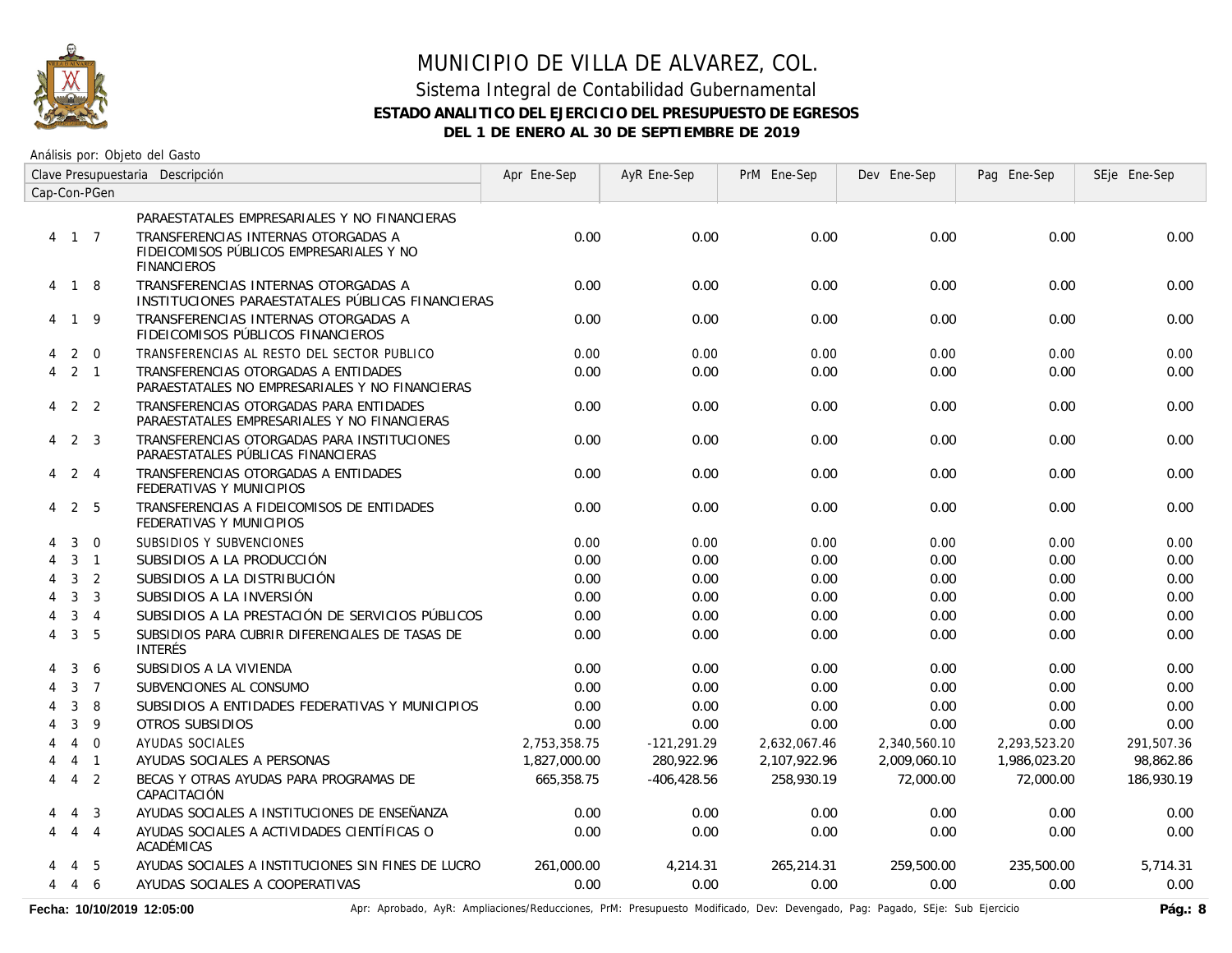

|   | Clave Presupuestaria Descripción |                | Apr Ene-Sep                                                                                                      | AyR Ene-Sep   | PrM Ene-Sep   | Dev Ene-Sep   | Pag Ene-Sep   | SEje Ene-Sep  |              |
|---|----------------------------------|----------------|------------------------------------------------------------------------------------------------------------------|---------------|---------------|---------------|---------------|---------------|--------------|
|   |                                  | Cap-Con-PGen   |                                                                                                                  |               |               |               |               |               |              |
| 4 | 4 7                              |                | AYUDAS SOCIALES A ENTIDADES DE INTERÉS PÚBLICO                                                                   | 0.00          | 0.00          | 0.00          | 0.00          | 0.00          | 0.00         |
| 4 | 4 8                              |                | AYUDAS POR DESASTRES NATURALES Y OTROS<br><b>SINIESTROS</b>                                                      | 0.00          | 0.00          | 0.00          | 0.00          | 0.00          | 0.00         |
| 4 | 5                                | $\mathbf{0}$   | PENSIONES Y JUBILACIONES                                                                                         | 26,672,822.91 | 787,869.60    | 27,460,692.51 | 24,485,354.80 | 24,006,982.48 | 2,975,337.71 |
| 4 | 5                                | $\overline{1}$ | <b>PENSIONES</b>                                                                                                 | 1,162,499.94  | 16,784.76     | 1,179,284.70  | 1,137,511.24  | 1,137,511.24  | 41,773.46    |
|   | 5                                | $\overline{2}$ | <b>JUBILACIONES</b>                                                                                              | 24,599,999.97 | 771,084.84    | 25,371,084.81 | 23,347,843.56 | 22,869,471.24 | 2,023,241.25 |
|   | 5                                | 9              | OTRAS PENSIONES Y JUBILACIONES                                                                                   | 910,323.00    | 0.00          | 910,323.00    | 0.00          | 0.00          | 910,323.00   |
| 4 | 6                                | $\overline{0}$ | TRANSFERENCIAS A FIDEICOMISOS, MANDATOS Y OTROS<br>ANALOGOS                                                      | 0.00          | 0.00          | 0.00          | 0.00          | 0.00          | 0.00         |
| 4 | 6                                | $\overline{1}$ | TRANSFERENCIAS A FIDEICOMISOS DEL PODER<br><b>EJECUTIVO</b>                                                      | 0.00          | 0.00          | 0.00          | 0.00          | 0.00          | 0.00         |
| 4 | 6                                | $\overline{2}$ | TRANSFERENCIAS A FIDEICOMISOS DEL PODER<br>LEGISLATIVO                                                           | 0.00          | 0.00          | 0.00          | 0.00          | 0.00          | 0.00         |
|   | 6                                | 3              | TRANSFERENCIAS A FIDEICOMISOS DEL PODER JUDICIAL                                                                 | 0.00          | 0.00          | 0.00          | 0.00          | 0.00          | 0.00         |
| 4 | 6                                | $\overline{4}$ | TRANSFERENCIAS A FIDEICOMISOS PÚBLICOS DE<br>ENTIDADES PARAESTATALES NO EMPRESARIALES Y NO<br><b>FINANCIERAS</b> | 0.00          | 0.00          | 0.00          | 0.00          | 0.00          | 0.00         |
| 4 |                                  | 6 5            | TRANSFERENCIAS A FIDEICOMISOS PÚBLICOS DE<br>ENTIDADES PARAESTATALES EMPRESARIALES Y NO<br><b>FINANCIERAS</b>    | 0.00          | 0.00          | 0.00          | 0.00          | 0.00          | 0.00         |
|   | 6                                | -6             | TRANSFERENCIAS A FIDEICOMISOS DE INSTITUCIONES<br>PÚBLICAS FINANCIERAS                                           | 0.00          | 0.00          | 0.00          | 0.00          | 0.00          | 0.00         |
|   | 6                                | 9              | OTRAS TRANSFERENCIAS A FIDEICOMISOS                                                                              | 0.00          | 0.00          | 0.00          | 0.00          | 0.00          | 0.00         |
|   |                                  | $7\quad0$      | TRANSFERENCIAS A LA SEGURIDAD SOCIAL                                                                             | 0.00          | 0.00          | 0.00          | 0.00          | 0.00          | 0.00         |
| 4 |                                  | $7 \quad 1$    | TRANSFERENCIAS POR OBLIGACIÓN DE LEY                                                                             | 0.00          | 0.00          | 0.00          | 0.00          | 0.00          | 0.00         |
|   | 8                                | $\Omega$       | <b>DONATIVOS</b>                                                                                                 | 0.00          | 0.00          | 0.00          | 0.00          | 0.00          | 0.00         |
|   | 8                                | $\overline{1}$ | DONATIVOS A INSTITUCIONES SIN FINES DE LUCRO                                                                     | 0.00          | 0.00          | 0.00          | 0.00          | 0.00          | 0.00         |
|   | 8                                | 2              | DONATIVOS A ENTIDADES FEDERATIVAS                                                                                | 0.00          | 0.00          | 0.00          | 0.00          | 0.00          | 0.00         |
| 4 | 8                                | 3              | DONATIVOS A FIDEICOMISOS PRIVADOS                                                                                | 0.00          | 0.00          | 0.00          | 0.00          | 0.00          | 0.00         |
| 4 | 8                                | $\overline{4}$ | DONATIVOS A FIDEICOMISOS ESTATALES                                                                               | 0.00          | 0.00          | 0.00          | 0.00          | 0.00          | 0.00         |
| 4 | 8                                | 5              | DONATIVOS INTERNACIONALES                                                                                        | 0.00          | 0.00          | 0.00          | 0.00          | 0.00          | 0.00         |
| 4 | 9                                | $\overline{0}$ | TRANSFERENCIAS AL EXTERIOR                                                                                       | 0.00          | 0.00          | 0.00          | 0.00          | 0.00          | 0.00         |
| 4 | 9                                | $\overline{1}$ | TRANSFERENCIAS PARA GOBIERNOS EXTRANJEROS                                                                        | 0.00          | 0.00          | 0.00          | 0.00          | 0.00          | 0.00         |
| 4 | 9                                | $\overline{2}$ | TRANSFERENCIAS PARA ORGANISMOS INTERNACIONALES                                                                   | 0.00          | 0.00          | 0.00          | 0.00          | 0.00          | 0.00         |
| 4 | 9                                | $\overline{3}$ | TRANSFERENCIAS PARA EL SECTOR PRIVADO EXTERNO                                                                    | 0.00          | 0.00          | 0.00          | 0.00          | 0.00          | 0.00         |
| 5 |                                  | 0 <sub>0</sub> | BIENES MUEBLES, INMUEBLES E INTANGIBLES                                                                          | 1,668,500.00  | 2,593,019.32  | 4,261,519.32  | 2,359,787.91  | 2,359,787.91  | 1,901,731.41 |
| 5 |                                  | $1 \quad 0$    | MOBILIARIO Y EQUIPO DE ADMINISTRACION                                                                            | 540,000.00    | $-283,514.89$ | 256,485.11    | 155,593.51    | 155,593.51    | 100,891.60   |
|   | $5 \quad 1 \quad 1$              |                | MUEBLES DE OFICINA Y ESTANTERÍA                                                                                  | 90,000.00     | 35,056.51     | 125,056.51    | 125,056.51    | 125,056.51    | 0.00         |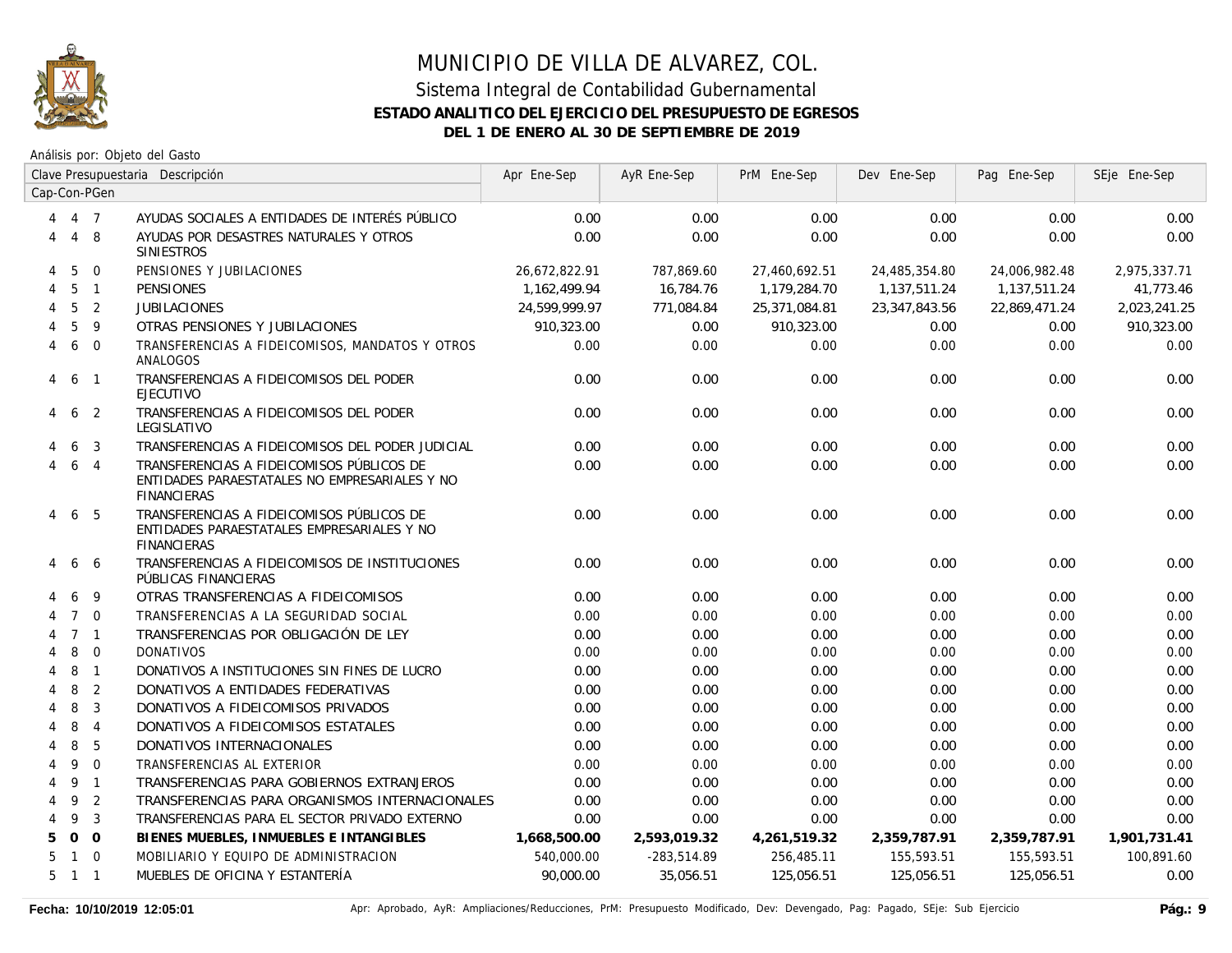

|                     |                |                         | Clave Presupuestaria Descripción                                                         | Apr Ene-Sep | AyR Ene-Sep   | PrM Ene-Sep  | Dev Ene-Sep  | Pag Ene-Sep  | SEje Ene-Sep |
|---------------------|----------------|-------------------------|------------------------------------------------------------------------------------------|-------------|---------------|--------------|--------------|--------------|--------------|
| Cap-Con-PGen        |                |                         |                                                                                          |             |               |              |              |              |              |
| $5$ 1 2             |                |                         | MUEBLES, EXCEPTO DE OFICINA Y ESTANTERÍA                                                 | 0.00        | 0.00          | 0.00         | 0.00         | 0.00         | 0.00         |
| 5                   | $1 \quad 3$    |                         | BIENES ARTÍSTICOS, CULTURALES Y CIENTÍFICOS                                              | 0.00        | 0.00          | 0.00         | 0.00         | 0.00         | 0.00         |
| 5                   | $1 \quad 4$    |                         | <b>OBJETOS DE VALOR</b>                                                                  | 0.00        | 0.00          | 0.00         | 0.00         | 0.00         | 0.00         |
| 5                   | $\mathbf{1}$   | 5                       | EQUIPO DE CÓMPUTO Y DE TECNOLOGÍAS DE LA<br><b>INFORMACIÓN</b>                           | 450,000.00  | $-318,571.40$ | 131,428.60   | 30,537.00    | 30,537.00    | 100,891.60   |
| $\mathbf{1}$<br>5.  |                | 9                       | OTROS MOBILIARIOS Y EQUIPOS DE ADMINISTRACIÓN                                            | 0.00        | 0.00          | 0.00         | 0.00         | 0.00         | 0.00         |
| 5                   | 2              | $\mathbf 0$             | MOBILIARIO Y EQUIPO EDUCACIONAL Y RECREATIVO                                             | 80,000.00   | $-20,056.51$  | 59,943.49    | 50,808.00    | 50,808.00    | 9,135.49     |
| 5                   | 2              | $\overline{1}$          | EQUIPOS Y APARATOS AUDIOVISUALES                                                         | 0.00        | 0.00          | 0.00         | 0.00         | 0.00         | 0.00         |
| 5                   | 2 <sub>2</sub> |                         | APARATOS DEPORTIVOS                                                                      | 0.00        | 0.00          | 0.00         | 0.00         | 0.00         | 0.00         |
| 5.                  | 2              | $\overline{\mathbf{3}}$ | CÁMARAS FOTOGRÁFICAS Y DE VIDEO                                                          | 80,000.00   | $-20,056.51$  | 59,943.49    | 50,808.00    | 50,808.00    | 9,135.49     |
| 5                   | 2 <sup>9</sup> |                         | OTRO MOBILIARIO Y EQUIPO EDUCACIONAL Y<br><b>RECREATIVO</b>                              | 0.00        | 0.00          | 0.00         | 0.00         | 0.00         | 0.00         |
| 5                   | 3              | $\Omega$                | EQUIPO E INSTRUMENTAL MEDICO Y DE LABORATORIO                                            | 0.00        | 0.00          | 0.00         | 0.00         | 0.00         | 0.00         |
| 5                   | $3 \quad 1$    |                         | EQUIPO MÉDICO Y DE LABORATORIO                                                           | 0.00        | 0.00          | 0.00         | 0.00         | 0.00         | 0.00         |
| 5                   | 3              | 2                       | INSTRUMENTAL MÉDICO Y DE LABORATORIO                                                     | 0.00        | 0.00          | 0.00         | 0.00         | 0.00         | 0.00         |
| 5                   | 4              | $\mathbf{0}$            | VEHICULOS Y EQUIPO DE TRANSPORTE                                                         | 900,000.00  | 2,072,340.72  | 2,972,340.72 | 1,976,016.00 | 1,976,016.00 | 996,324.72   |
| 5<br>$\overline{4}$ |                | $\overline{1}$          | AUTOMOVILES Y EQUIPO TERRESTRE                                                           | 900.000.00  | 2,072,340.72  | 2,972,340.72 | 1,976,016.00 | 1,976,016.00 | 996,324.72   |
| 5                   | $\overline{4}$ | 2                       | CARROCERÍAS Y REMOLQUES                                                                  | 0.00        | 0.00          | 0.00         | 0.00         | 0.00         | 0.00         |
| 5<br>$\overline{4}$ |                | 3                       | EQUIPO AEROESPACIAL                                                                      | 0.00        | 0.00          | 0.00         | 0.00         | 0.00         | 0.00         |
| 5.                  | $\overline{4}$ | $\overline{4}$          | EQUIPO FERROVIARIO                                                                       | 0.00        | 0.00          | 0.00         | 0.00         | 0.00         | 0.00         |
| 5.                  | $\overline{4}$ | 5                       | <b>EMBARCACIONES</b>                                                                     | 0.00        | 0.00          | 0.00         | 0.00         | 0.00         | 0.00         |
| 5                   | $\overline{4}$ | 9                       | OTROS EQUIPOS DE TRANSPORTE                                                              | 0.00        | 0.00          | 0.00         | 0.00         | 0.00         | 0.00         |
| 5                   | 5              | $\Omega$                | EQUIPO DE DEFENSA Y SEGURIDAD                                                            | 0.00        | 0.00          | 0.00         | 0.00         | 0.00         | 0.00         |
| 5                   | 5              | $\overline{1}$          | EQUIPO DE DEFENSA Y SEGURIDAD                                                            | 0.00        | 0.00          | 0.00         | 0.00         | 0.00         | 0.00         |
| 5                   | 6              | $\overline{0}$          | MAQUINARIA, OTROS EQUIPOS Y HERRAMIENTAS                                                 | 148,500.00  | 824,250.00    | 972,750.00   | 177,370.40   | 177,370.40   | 795,379.60   |
| 5.                  | 6              | $\overline{1}$          | MAQUINARIA Y EQUIPO AGROPECUARIO                                                         | 0.00        | 0.00          | 0.00         | 0.00         | 0.00         | 0.00         |
| 5                   | 6              | $\overline{2}$          | MAQUINARIA Y EQUIPO INDUSTRIAL                                                           | 0.00        | 0.00          | 0.00         | 0.00         | 0.00         | 0.00         |
| 5                   | 6              | 3                       | MAQUINARIA Y EQUIPO DE CONSTRUCCIÓN                                                      | 0.00        | 30,000.00     | 30,000.00    | 0.00         | 0.00         | 30,000.00    |
| 5                   | 6              | $\overline{4}$          | SISTEMAS DE AIRE ACONDICIONADO, CALEFACCIÓN Y DE<br>REFRIGERACIÓN INDUSTRIAL Y COMERCIAL | 36,000.00   | $-36,000.00$  | 0.00         | 0.00         | 0.00         | 0.00         |
| 5                   | 6              | 5                       | EQUIPO DE COMUNICACIÓN Y TELECOMUNICACIÓN                                                | 112,500.00  | 565,250.00    | 677,750.00   | 19,696.80    | 19,696.80    | 658,053.20   |
| 5                   | 6              | 6                       | EQUIPOS DE GENERACIÓN ELÉCTRICA, APARATOS Y<br>ACCESORIOS ELÉCTRICOS                     | 0.00        | 0.00          | 0.00         | 0.00         | 0.00         | 0.00         |
| 5                   | 6              | $\overline{7}$          | HERRAMIENTAS Y MÁQUINAS-HERRAMIENTA                                                      | 0.00        | 265,000.00    | 265,000.00   | 157,673.60   | 157,673.60   | 107,326.40   |
| 5                   | 6              | $\overline{9}$          | OTROS EQUIPOS                                                                            | 0.00        | 0.00          | 0.00         | 0.00         | 0.00         | 0.00         |
| 5                   | 7 0            |                         | <b>ACTIVOS BIOLOGICOS</b>                                                                | 0.00        | 0.00          | 0.00         | 0.00         | 0.00         | 0.00         |
| $5 \quad 7 \quad 1$ |                |                         | <b>BOVINOS</b>                                                                           | 0.00        | 0.00          | 0.00         | 0.00         | 0.00         | 0.00         |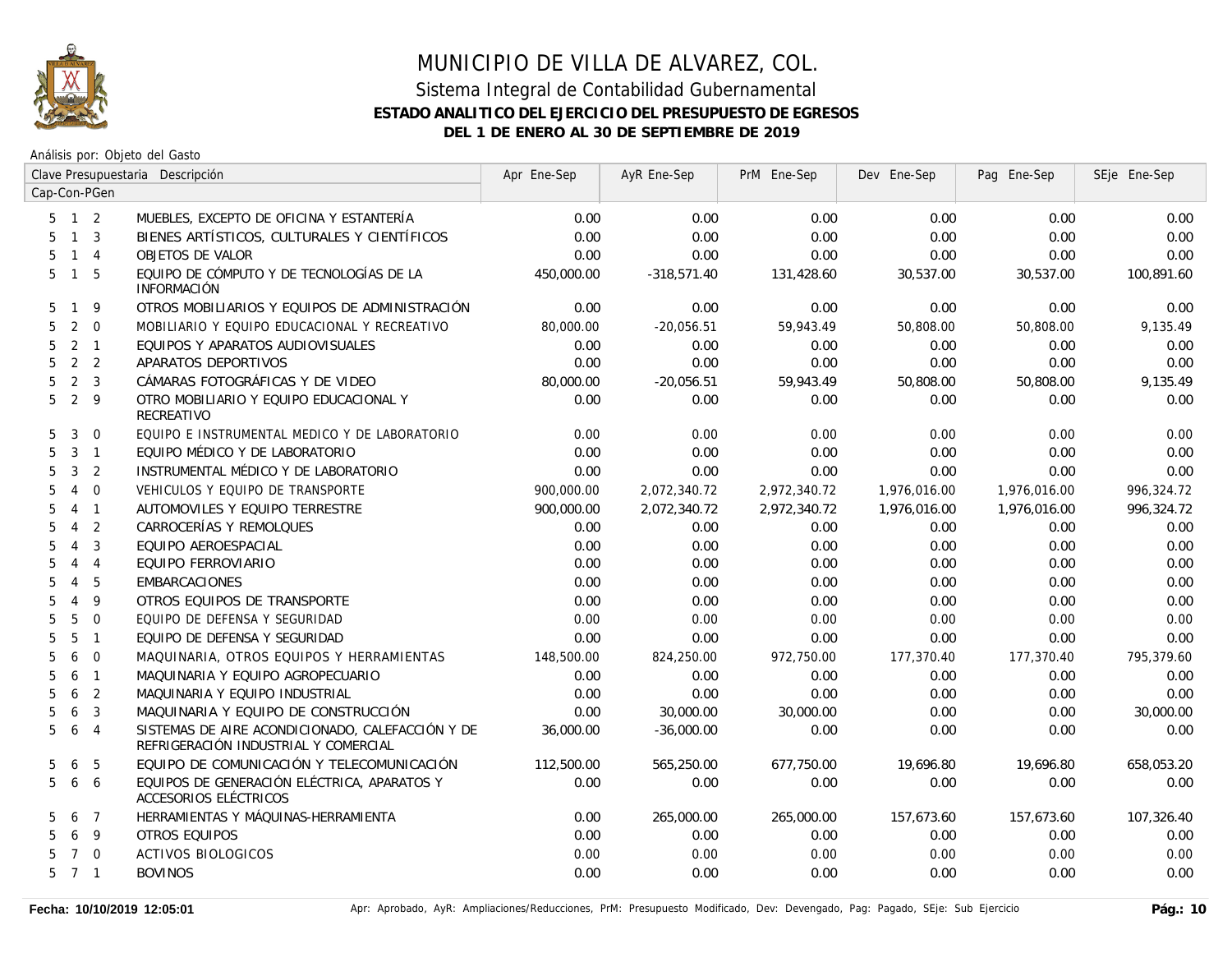

### MUNICIPIO DE VILLA DE ALVAREZ, COL. Sistema Integral de Contabilidad Gubernamental **ESTADO ANALITICO DEL EJERCICIO DEL PRESUPUESTO DE EGRESOS**

**DEL 1 DE ENERO AL 30 DE SEPTIEMBRE DE 2019**

Análisis por: Objeto del Gasto

|                     |                 |                | Clave Presupuestaria Descripción                                                                             | Apr Ene-Sep   | AyR Ene-Sep   | PrM Ene-Sep   | Dev Ene-Sep  | Pag Ene-Sep  | SEje Ene-Sep  |
|---------------------|-----------------|----------------|--------------------------------------------------------------------------------------------------------------|---------------|---------------|---------------|--------------|--------------|---------------|
| Cap-Con-PGen        |                 |                |                                                                                                              |               |               |               |              |              |               |
| $5 \quad 7 \quad 2$ |                 |                | <b>PORCINOS</b>                                                                                              | 0.00          | 0.00          | 0.00          | 0.00         | 0.00         | 0.00          |
| 5                   | $7^{\circ}$     | 3              | AVES                                                                                                         | 0.00          | 0.00          | 0.00          | 0.00         | 0.00         | 0.00          |
| 5                   | $7^{\circ}$     | $\overline{4}$ | OVINOS Y CAPRINOS                                                                                            | 0.00          | 0.00          | 0.00          | 0.00         | 0.00         | 0.00          |
| 5                   | $7\overline{ }$ | 5              | PECES Y ACUICULTURA                                                                                          | 0.00          | 0.00          | 0.00          | 0.00         | 0.00         | 0.00          |
| 5                   |                 | 7 6            | <b>EQUINOS</b>                                                                                               | 0.00          | 0.00          | 0.00          | 0.00         | 0.00         | 0.00          |
| 5                   | $7^{\circ}$     | $\overline{7}$ | ESPECIES MENORES Y DE ZOOLÓGICO                                                                              | 0.00          | 0.00          | 0.00          | 0.00         | 0.00         | 0.00          |
| 5                   | $\overline{7}$  | 8              | ARBOLES Y PLANTAS                                                                                            | 0.00          | 0.00          | 0.00          | 0.00         | 0.00         | 0.00          |
| 5                   | $\overline{7}$  | 9              | OTROS ACTIVOS BIOLÓGICOS                                                                                     | 0.00          | 0.00          | 0.00          | 0.00         | 0.00         | 0.00          |
| 5                   | 8               | $\mathbf 0$    | <b>BIENES INMUEBLES</b>                                                                                      | 0.00          | 0.00          | 0.00          | 0.00         | 0.00         | 0.00          |
| 5                   | 8               | $\overline{1}$ | <b>TERRENOS</b>                                                                                              | 0.00          | 0.00          | 0.00          | 0.00         | 0.00         | 0.00          |
| 5                   | 8               | 2              | <b>VIVIENDAS</b>                                                                                             | 0.00          | 0.00          | 0.00          | 0.00         | 0.00         | 0.00          |
| 5                   | 8               | 3              | EDIFICIOS NO RESIDENCIALES                                                                                   | 0.00          | 0.00          | 0.00          | 0.00         | 0.00         | 0.00          |
| 5                   | 8               | 9              | <b>OTROS BIENES INMUEBLES</b>                                                                                | 0.00          | 0.00          | 0.00          | 0.00         | 0.00         | 0.00          |
| 5                   | 9               | $\Omega$       | <b>ACTIVOS INTANGIBLES</b>                                                                                   | 0.00          | 0.00          | 0.00          | 0.00         | 0.00         | 0.00          |
| 5                   | 9               | $\mathbf{1}$   | SOFTWARE                                                                                                     | 0.00          | 0.00          | 0.00          | 0.00         | 0.00         | 0.00          |
| 5                   | 9               | 2              | <b>PATENTES</b>                                                                                              | 0.00          | 0.00          | 0.00          | 0.00         | 0.00         | 0.00          |
| 5                   | 9               | 3              | <b>MARCAS</b>                                                                                                | 0.00          | 0.00          | 0.00          | 0.00         | 0.00         | 0.00          |
| 5                   | 9               | $\overline{4}$ | <b>DERECHOS</b>                                                                                              | 0.00          | 0.00          | 0.00          | 0.00         | 0.00         | 0.00          |
| 5                   | 9               | 5              | CONCESIONES                                                                                                  | 0.00          | 0.00          | 0.00          | 0.00         | 0.00         | 0.00          |
| 5                   | 9               | 6              | <b>FRANQUICIAS</b>                                                                                           | 0.00          | 0.00          | 0.00          | 0.00         | 0.00         | 0.00          |
| 5                   | 9               | $\overline{7}$ | LICENCIAS INFORMÁTICAS E INTELECTUALES                                                                       | 0.00          | 0.00          | 0.00          | 0.00         | 0.00         | 0.00          |
| 5                   | 9               | 8              | LICENCIAS INDUSTRIALES, COMERCIALES Y OTRAS                                                                  | 0.00          | 0.00          | 0.00          | 0.00         | 0.00         | 0.00          |
| 5                   | 9               | 9              | OTROS ACTIVOS INTANGIBLES                                                                                    | 0.00          | 0.00          | 0.00          | 0.00         | 0.00         | 0.00          |
| 6                   | $\mathbf 0$     | $\overline{0}$ | <b>INVERSION PUBLICA</b>                                                                                     | 10,296,420.75 | 14,665,102.32 | 24,961,523.07 | 6,265,006.25 | 5,810,012.69 | 18,696,516.82 |
| 6                   | $\mathbf{1}$    | $\Omega$       | OBRA PUBLICA EN BIENES DE DOMINIO PUBLICO                                                                    | 10,296,420.75 | $-650,819.08$ | 9,645,601.67  | 489,441.82   | 489,441.82   | 9,156,159.85  |
| 6                   | $\mathbf{1}$    | $\overline{1}$ | EDIFICACIÓN HABITACIONAL                                                                                     | 0.00          | 0.00          | 0.00          | 0.00         | 0.00         | 0.00          |
| 6                   | $\mathbf{1}$    | 2              | EDIFICACIÓN NO HABITACIONAL                                                                                  | 0.00          | 0.00          | 0.00          | 0.00         | 0.00         | 0.00          |
| 6                   | $\overline{1}$  | 3              | CONSTRUCCIÓN DE OBRAS PARA EL ABASTECIMIENTO DE<br>AGUA, PETRÓLEO, GAS, ELECTRICIDAD Y<br>TELECOMUNICACIONES | 0.00          | 40,000.00     | 40,000.00     | 40,000.00    | 40,000.00    | 0.00          |
| 6                   | $\overline{1}$  | $\overline{4}$ | DIVISIÓN DE TERRENOS Y CONSTRUCCIÓN DE OBRAS DE<br>URBANIZACIÓN                                              | 10,296,420.75 | $-690,819.08$ | 9,605,601.67  | 449,441.82   | 449,441.82   | 9,156,159.85  |
| 6                   | $\overline{1}$  | 5              | CONSTRUCCIÓN DE VÍAS DE COMUNICACIÓN                                                                         | 0.00          | 0.00          | 0.00          | 0.00         | 0.00         | 0.00          |
| 6                   |                 | $1\quad6$      | OTRAS CONSTRUCCIONES DE INGENIERÍA CIVIL U OBRA<br><b>PESADA</b>                                             | 0.00          | 0.00          | 0.00          | 0.00         | 0.00         | 0.00          |
| 6                   | $1 \quad 7$     |                | INSTALACIONES Y EQUIPAMIENTO EN CONSTRUCCIONES                                                               | 0.00          | 0.00          | 0.00          | 0.00         | 0.00         | 0.00          |
| 6                   | $1 \quad 9$     |                | TRABAJOS DE ACABADOS EN EDIFICACIONES Y OTROS<br>TRABAJOS ESPECIALIZADOS                                     | 0.00          | 0.00          | 0.00          | 0.00         | 0.00         | 0.00          |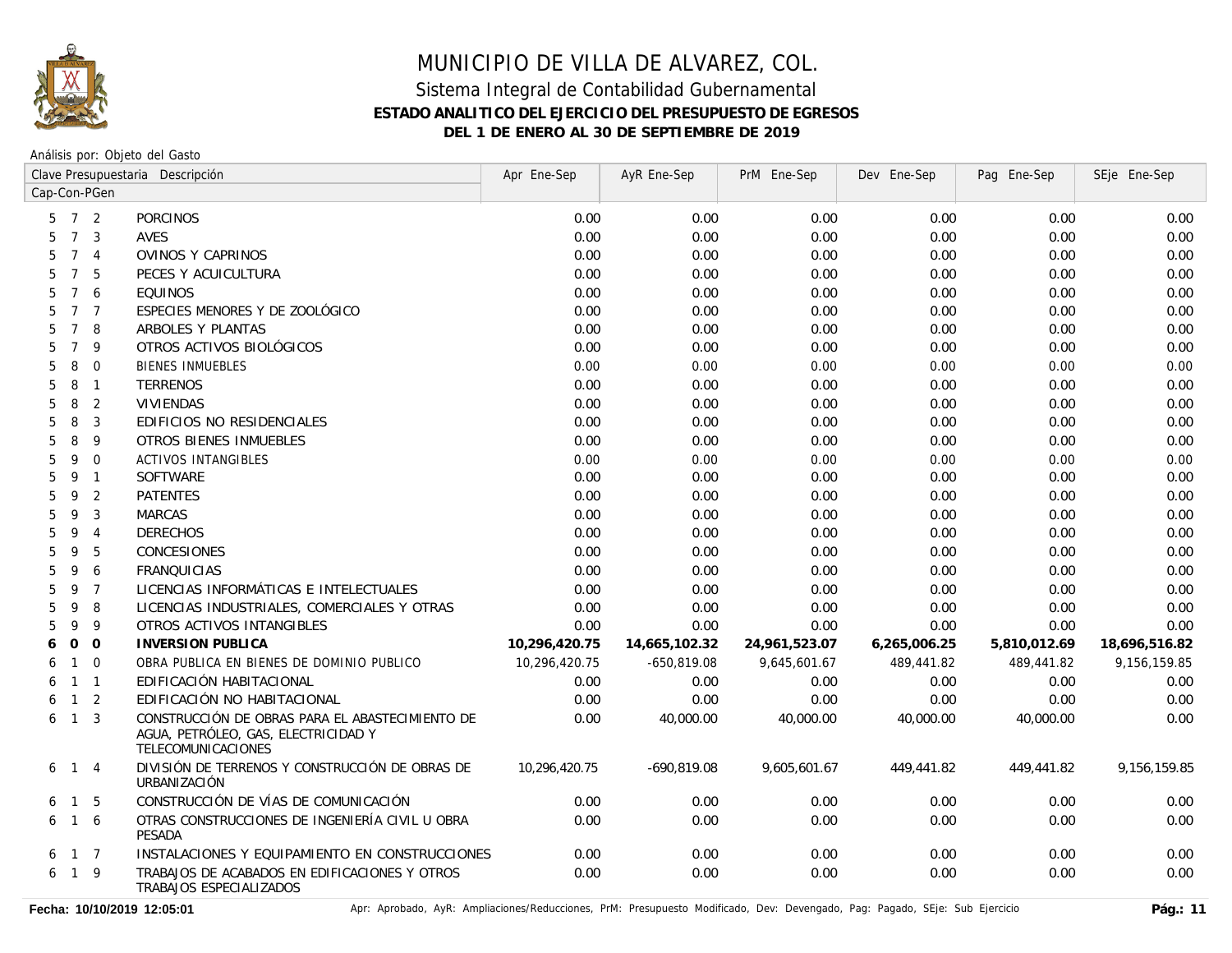

### Sistema Integral de Contabilidad Gubernamental **ESTADO ANALITICO DEL EJERCICIO DEL PRESUPUESTO DE EGRESOS DEL 1 DE ENERO AL 30 DE SEPTIEMBRE DE 2019**

Análisis por: Objeto del Gasto

|             | Clave Presupuestaria Descripción |                | Apr Ene-Sep                                                                                                                              | AyR Ene-Sep | PrM Ene-Sep   | Dev Ene-Sep   | Pag Ene-Sep  | SEje Ene-Sep |              |
|-------------|----------------------------------|----------------|------------------------------------------------------------------------------------------------------------------------------------------|-------------|---------------|---------------|--------------|--------------|--------------|
|             |                                  | Cap-Con-PGen   |                                                                                                                                          |             |               |               |              |              |              |
| 6           | 2 0                              |                | OBRA PUBLICA EN BIENES PROPIOS                                                                                                           | 0.00        | 15,315,921.40 | 15,315,921.40 | 5,775,564.43 | 5,320,570.87 | 9,540,356.97 |
| 6           |                                  | $2 \quad 1$    | EDIFICACIÓN HABITACIONAL                                                                                                                 | 0.00        | 0.00          | 0.00          | 0.00         | 0.00         | 0.00         |
| 6           |                                  | 2 <sub>2</sub> | EDIFICACIÓN NO HABITACIONAL                                                                                                              | 0.00        | 0.00          | 0.00          | 0.00         | 0.00         | 0.00         |
| 6           | 2 <sup>3</sup>                   |                | CONSTRUCCIÓN DE OBRAS PARA EL ABASTECIMIENTO DE<br>AGUA, PETRÓLEO, GAS, ELECTRICIDAD Y<br>TELECOMUNICACIONES                             | 0.00        | 0.00          | 0.00          | 0.00         | 0.00         | 0.00         |
| 6           | $2 \quad 4$                      |                | DIVISIÓN DE TERRENOS Y CONSTRUCCIÓN DE OBRAS DE<br><b>URBANIZACIÓN</b>                                                                   | 0.00        | 0.00          | 0.00          | 0.00         | 0.00         | 0.00         |
| 6.          | 2 5                              |                | CONSTRUCCIÓN DE VÍAS DE COMUNICACIÓN                                                                                                     | 0.00        | 0.00          | 0.00          | 0.00         | 0.00         | 0.00         |
| 6           | $2\overline{6}$                  |                | OTRAS CONSTRUCCIONES DE INGENIERÍA CIVIL U OBRA<br><b>PESADA</b>                                                                         | 0.00        | 0.00          | 0.00          | 0.00         | 0.00         | 0.00         |
| 6           | 2 7                              |                | INSTALACIONES Y EQUIPAMIENTO EN CONSTRUCCIONES                                                                                           | 0.00        | 0.00          | 0.00          | 0.00         | 0.00         | 0.00         |
| 6           | $2 \quad 9$                      |                | TRABAJOS DE ACABADOS EN EDIFICACIONES Y OTROS<br>TRABAJOS ESPECIALIZADOS                                                                 | 0.00        | 15,315,921.40 | 15,315,921.40 | 5,775,564.43 | 5,320,570.87 | 9,540,356.97 |
| 6           | $\mathbf{3}$                     | $\overline{0}$ | PROYECTOS PRODUCTIVOS Y ACCIONES DE FOMENTO                                                                                              | 0.00        | 0.00          | 0.00          | 0.00         | 0.00         | 0.00         |
|             | $6\quad 3\quad 1$                |                | ESTUDIOS, FORMULACIÓN Y EVALUACIÓN DE PROYECTOS<br>PRODUCTIVOS NO INCLUIDOS EN CONCEPTOS<br>ANTERIORES DE ESTE CAPÍTULO                  | 0.00        | 0.00          | 0.00          | 0.00         | 0.00         | 0.00         |
|             | $6\quad 3\quad 2$                |                | EJECUCIÓN DE PROYECTOS PRODUCTIVOS NO INCLUIDOS<br>EN CONCEPTOS ANTERIORES DE ESTE CAPÍTULO                                              | 0.00        | 0.00          | 0.00          | 0.00         | 0.00         | 0.00         |
| $7^{\circ}$ | 0 <sub>0</sub>                   |                | INVERSIONES FINANCIERAS Y OTRAS PROVISIONES                                                                                              | 149,999.94  | $-125,000.00$ | 24,999.94     | 0.00         | 0.00         | 24,999.94    |
|             | $7 \quad 1 \quad 0$              |                | INVERSIONES PARA EL FOMENTO DE ACTIVIDADES<br><b>PRODUCTIVAS</b>                                                                         | 0.00        | 0.00          | 0.00          | 0.00         | 0.00         | 0.00         |
|             | $7 \t1 \t1$                      |                | CRÉDITOS OTORGADOS POR ENTIDADES FEDERATIVAS Y<br>MUNICIPIOS AL SECTOR SOCIAL Y PRIVADO PARA EL<br>FOMENTO DE ACTIVIDADES PRODUCTIVAS    | 0.00        | 0.00          | 0.00          | 0.00         | 0.00         | 0.00         |
|             | $7 \quad 1 \quad 2$              |                | CRÉDITOS OTORGADOS POR LAS ENTIDADES<br>FEDERATIVAS A MUNICIPIOS PARA EL FOMENTO DE<br>ACTIVIDADES PRODUCTIVAS                           | 0.00        | 0.00          | 0.00          | 0.00         | 0.00         | 0.00         |
|             | $7 2 0$                          |                | ACCIONES Y PARTICIPACIONES DE CAPITAL                                                                                                    | 0.00        | 0.00          | 0.00          | 0.00         | 0.00         | 0.00         |
|             | $7 \quad 2 \quad 1$              |                | ACCIONES Y PARTICIPACIONES DE CAPITAL EN<br>ENTIDADES PARAESTATALES NO EMPRESARIALES Y NO<br>FINANCIERAS CON FINES DE POLÍTICA ECONÓMICA | 0.00        | 0.00          | 0.00          | 0.00         | 0.00         | 0.00         |
|             | $722$                            |                | ACCIONES Y PARTICIPACIONES DE CAPITAL EN<br>ENTIDADES PARAESTATALES EMPRESARIALES Y NO<br>FINANCIERAS CON FINES DE POLÍTICA ECONÓMICA    | 0.00        | 0.00          | 0.00          | 0.00         | 0.00         | 0.00         |
|             | 723                              |                | ACCIONES Y PARTICIPACIONES DE CAPITAL EN<br>INSTITUCIONES PARAESTATALES PÚBLICAS FINANCIERAS<br>CON FINES DE POLÍTICA ECONÓMICA          | 0.00        | 0.00          | 0.00          | 0.00         | 0.00         | 0.00         |
|             | 724                              |                | ACCIONES Y PARTICIPACIONES DE CAPITAL EN EL                                                                                              | 0.00        | 0.00          | 0.00          | 0.00         | 0.00         | 0.00         |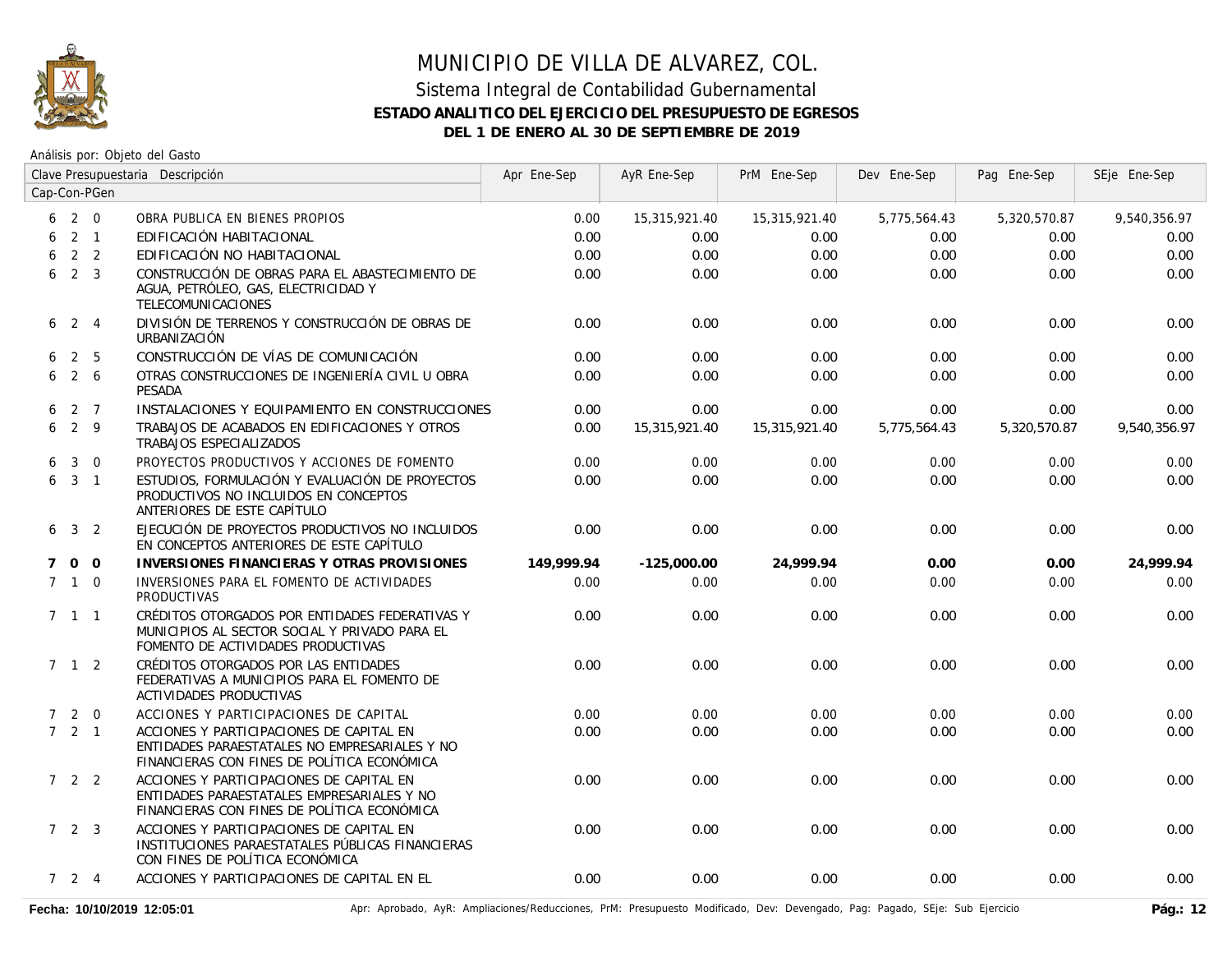

### Sistema Integral de Contabilidad Gubernamental **ESTADO ANALITICO DEL EJERCICIO DEL PRESUPUESTO DE EGRESOS DEL 1 DE ENERO AL 30 DE SEPTIEMBRE DE 2019**

Análisis por: Objeto del Gasto

| Clave Presupuestaria Descripción |                     |                |                                                                                                                          | Apr Ene-Sep | AyR Ene-Sep | PrM Ene-Sep | Dev Ene-Sep | Pag Ene-Sep | SEje Ene-Sep |
|----------------------------------|---------------------|----------------|--------------------------------------------------------------------------------------------------------------------------|-------------|-------------|-------------|-------------|-------------|--------------|
| Cap-Con-PGen                     |                     |                |                                                                                                                          |             |             |             |             |             |              |
|                                  |                     |                | SECTOR PRIVADO CON FINES DE POLÍTICA ECONÓMICA                                                                           |             |             |             |             |             |              |
|                                  | 725                 |                | ACCIONES Y PARTICIPACIONES DE CAPITAL EN<br>ORGANISMOS INTERNACIONALES CON FINES DE<br>POLÍTICA ECONÓMICA                | 0.00        | 0.00        | 0.00        | 0.00        | 0.00        | 0.00         |
|                                  | 7 2 6               |                | ACCIONES Y PARTICIPACIONES DE CAPITAL EN EL<br>SECTOR EXTERNO CON FINES DE POLÍTICA ECONÓMICA                            | 0.00        | 0.00        | 0.00        | 0.00        | 0.00        | 0.00         |
|                                  | 7 2 7               |                | ACCIONES Y PARTICIPACIONES DE CAPITAL EN EL<br>SECTOR PÚBLICO CON FINES DE GESTIÓN DE LIQUIDEZ                           | 0.00        | 0.00        | 0.00        | 0.00        | 0.00        | 0.00         |
|                                  | 728                 |                | ACCIONES Y PARTICIPACIONES DE CAPITAL EN EL<br>SECTOR PRIVADO CON FINES DE GESTIÓN DE LIQUIDEZ                           | 0.00        | 0.00        | 0.00        | 0.00        | 0.00        | 0.00         |
|                                  | 7 2 9               |                | ACCIONES Y PARTICIPACIONES DE CAPITAL EN EL<br>SECTOR EXTERNO CON FINES DE GESTIÓN DE LIQUIDEZ                           | 0.00        | 0.00        | 0.00        | 0.00        | 0.00        | 0.00         |
| $7^{\circ}$                      | $\mathbf{3}$        | $\Omega$       | COMPRA DE TITULOS Y VALORES                                                                                              | 0.00        | 0.00        | 0.00        | 0.00        | 0.00        | 0.00         |
| $7^{\circ}$                      |                     | $3 \quad 1$    | <b>BONOS</b>                                                                                                             | 0.00        | 0.00        | 0.00        | 0.00        | 0.00        | 0.00         |
|                                  | $7 \quad 3 \quad 2$ |                | VALORES REPRESENTATIVOS DE DEUDA ADQUIRIDOS<br>CON FINES DE POLÍTICA ECONÓMICA                                           | 0.00        | 0.00        | 0.00        | 0.00        | 0.00        | 0.00         |
|                                  | $7 \quad 3 \quad 3$ |                | VALORES REPRESENTATIVOS DE DEUDA ADQUIRIDOS<br>CON FINES DE GESTIÓN DE LIQUIDEZ                                          | 0.00        | 0.00        | 0.00        | 0.00        | 0.00        | 0.00         |
|                                  | 7 <sup>3</sup>      | $\overline{4}$ | OBLIGACIONES NEGOCIABLES ADQUIRIDAS CON FINES DE<br>POLÍTICA ECONÓMICA                                                   | 0.00        | 0.00        | 0.00        | 0.00        | 0.00        | 0.00         |
|                                  | $7 \quad 3 \quad 5$ |                | OBLIGACIONES NEGOCIABLES ADOUIRIDAS CON FINES DE<br>GESTIÓN DE LIQUIDEZ                                                  | 0.00        | 0.00        | 0.00        | 0.00        | 0.00        | 0.00         |
| $7^{\circ}$                      | $\mathbf{3}$        | - 9            | OTROS VALORES                                                                                                            | 0.00        | 0.00        | 0.00        | 0.00        | 0.00        | 0.00         |
|                                  |                     | $4\quad 0$     | <b>CONCESION DE PRESTAMOS</b>                                                                                            | 0.00        | 0.00        | 0.00        | 0.00        | 0.00        | 0.00         |
|                                  | 741                 |                | CONCESIÓN DE PRÉSTAMOS A ENTIDADES<br>PARAESTATALES NO EMPRESARIALES Y NO FINANCIERAS<br>CON FINES DE POLÍTICA ECONÓMICA | 0.00        | 0.00        | 0.00        | 0.00        | 0.00        | 0.00         |
| $7^{\circ}$                      |                     | $4\quad 2$     | CONCESIÓN DE PRÉSTAMOS A ENTIDADES<br>PARAESTATALES EMPRESARIALES Y NO FINANCIERAS<br>CON FINES DE POLÍTICA ECONÓMICA    | 0.00        | 0.00        | 0.00        | 0.00        | 0.00        | 0.00         |
|                                  | $7 \t4 \t3$         |                | CONCESIÓN DE PRÉSTAMOS A INSTITUCIONES<br>PARAESTATALES PÚBLICAS FINANCIERAS CON FINES DE<br>POLÍTICA ECONÓMICA          | 0.00        | 0.00        | 0.00        | 0.00        | 0.00        | 0.00         |
| $7^{\circ}$                      |                     | 4 4            | CONCESIÓN DE PRÉSTAMOS A ENTIDADES FEDERATIVAS<br>Y MUNICIPIOS CON FINES DE POLÍTICA ECONÓMICA                           | 0.00        | 0.00        | 0.00        | 0.00        | 0.00        | 0.00         |
|                                  | 745                 |                | CONCESIÓN DE PRÉSTAMOS AL SECTOR PRIVADO CON<br>FINES DE POLÍTICA ECONÓMICA                                              | 0.00        | 0.00        | 0.00        | 0.00        | 0.00        | 0.00         |
|                                  | 7 4 6               |                | CONCESIÓN DE PRÉSTAMOS AL SECTOR EXTERNO CON<br>FINES DE POLÍTICA ECONÓMICA                                              | 0.00        | 0.00        | 0.00        | 0.00        | 0.00        | 0.00         |
|                                  | 7 4 7               |                | CONCESIÓN DE PRÉSTAMOS AL SECTOR PÚBLICO CON                                                                             | 0.00        | 0.00        | 0.00        | 0.00        | 0.00        | 0.00         |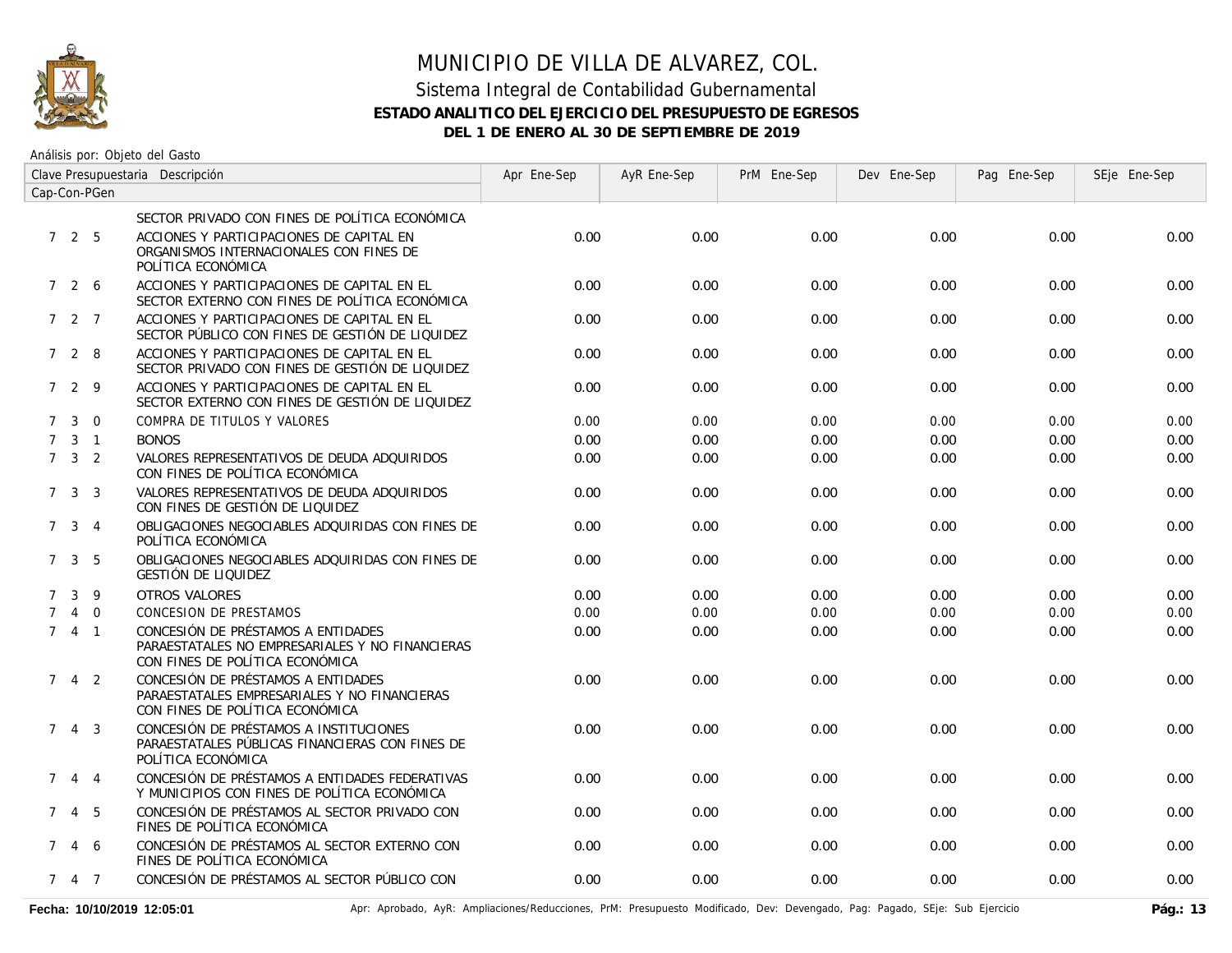

### Sistema Integral de Contabilidad Gubernamental **ESTADO ANALITICO DEL EJERCICIO DEL PRESUPUESTO DE EGRESOS DEL 1 DE ENERO AL 30 DE SEPTIEMBRE DE 2019**

| Clave Presupuestaria Descripción |                   |                |                                                                              | Apr Ene-Sep | AyR Ene-Sep   | PrM Ene-Sep | Dev Ene-Sep | Pag Ene-Sep | SEje Ene-Sep |
|----------------------------------|-------------------|----------------|------------------------------------------------------------------------------|-------------|---------------|-------------|-------------|-------------|--------------|
| Cap-Con-PGen                     |                   |                |                                                                              |             |               |             |             |             |              |
|                                  |                   |                | FINES DE GESTIÓN DE LIQUIDEZ                                                 |             |               |             |             |             |              |
| $7^{\circ}$                      | 4 8               |                | CONCESIÓN DE PRÉSTAMOS AL SECTOR PRIVADO CON<br>FINES DE GESTIÓN DE LIQUIDEZ | 0.00        | 0.00          | 0.00        | 0.00        | 0.00        | 0.00         |
| $7^{\circ}$                      | 4                 | -9             | CONCESIÓN DE PRÉSTAMOS AL SECTOR EXTERNO CON<br>FINES DE GESTIÓN DE LIQUIDEZ | 0.00        | 0.00          | 0.00        | 0.00        | 0.00        | 0.00         |
|                                  | $7\quad 5\quad 0$ |                | INVERSIONES EN FIDEICOMISOS, MANDATOS Y OTROS<br>ANALOGOS                    | 0.00        | 0.00          | 0.00        | 0.00        | 0.00        | 0.00         |
| $7^{\circ}$                      | - 5               | $\overline{1}$ | INVERSIONES EN FIDEICOMISOS DEL PODER EJECUTIVO                              | 0.00        | 0.00          | 0.00        | 0.00        | 0.00        | 0.00         |
| $7^{\circ}$                      | $5^{\circ}$       | 2              | INVERSIONES EN FIDEICOMISOS DEL PODER LEGISLATIVO                            | 0.00        | 0.00          | 0.00        | 0.00        | 0.00        | 0.00         |
| $\overline{7}$                   | 5                 | 3              | INVERSIONES EN FIDEICOMISOS DEL PODER JUDICIAL                               | 0.00        | 0.00          | 0.00        | 0.00        | 0.00        | 0.00         |
|                                  | $7\quad 5\quad 4$ |                | INVERSIONES EN FIDEICOMISOS PÚBLICOS NO<br>EMPRESARIALES Y NO FINANCIEROS    | 0.00        | 0.00          | 0.00        | 0.00        | 0.00        | 0.00         |
|                                  | 7 5               | 5              | INVERSIONES EN FIDEICOMISOS PÚBLICOS<br>EMPRESARIALES Y NO FINANCIEROS       | 0.00        | 0.00          | 0.00        | 0.00        | 0.00        | 0.00         |
| $7^{\circ}$                      | 5                 | 6              | INVERSIONES EN FIDEICOMISOS PÚBLICOS FINANCIEROS                             | 0.00        | 0.00          | 0.00        | 0.00        | 0.00        | 0.00         |
|                                  | $7\quad 5\quad 7$ |                | INVERSIONES EN FIDEICOMISOS DE ENTIDADES<br><b>FEDERATIVAS</b>               | 0.00        | 0.00          | 0.00        | 0.00        | 0.00        | 0.00         |
| $7^{\circ}$                      | 5                 | 8              | INVERSIONES EN FIDEICOMISOS DE MUNICIPIOS                                    | 0.00        | 0.00          | 0.00        | 0.00        | 0.00        | 0.00         |
| $\overline{7}$                   | 5                 | 9              | OTRAS INVERSIONES EN FIDEICOMISOS                                            | 0.00        | 0.00          | 0.00        | 0.00        | 0.00        | 0.00         |
| $7^{\circ}$                      | 6                 | $\Omega$       | OTRAS INVERSIONES FINANCIERAS                                                | 0.00        | 0.00          | 0.00        | 0.00        | 0.00        | 0.00         |
| $7^{\circ}$                      | 6                 | $\overline{1}$ | DEPÓSITOS A LARGO PLAZO EN MONEDA NACIONAL                                   | 0.00        | 0.00          | 0.00        | 0.00        | 0.00        | 0.00         |
| $7^{\circ}$                      | 6                 | 2              | DEPÓSITOS A LARGO PLAZO EN MONEDA EXTRANJERA                                 | 0.00        | 0.00          | 0.00        | 0.00        | 0.00        | 0.00         |
| 7 <sup>7</sup>                   | 9                 | $\overline{0}$ | PROVISIONES PARA CONTINGENCIAS Y OTRAS<br>EROGACIONES ESPECIALES             | 149,999.94  | $-125,000.00$ | 24,999.94   | 0.00        | 0.00        | 24,999.94    |
|                                  | 791               |                | CONTINGENCIAS POR FENÓMENOS NATURALES                                        | 0.00        | 0.00          | 0.00        | 0.00        | 0.00        | 0.00         |
| $\overline{7}$                   | 9                 | 2              | CONTINGENCIAS SOCIOECONÓMICAS                                                | 149.999.94  | $-125,000.00$ | 24.999.94   | 0.00        | 0.00        | 24.999.94    |
| $\overline{7}$                   | 9                 | 9              | OTRAS EROGACIONES ESPECIALES                                                 | 0.00        | 0.00          | 0.00        | 0.00        | 0.00        | 0.00         |
| 8                                | $\Omega$          | $\Omega$       | PARTICIPACIONES Y APORTACIONES                                               | 0.00        | 0.00          | 0.00        | 0.00        | 0.00        | 0.00         |
| 8                                | $\overline{1}$    | $\Omega$       | <b>PARTICIPACIONES</b>                                                       | 0.00        | 0.00          | 0.00        | 0.00        | 0.00        | 0.00         |
| 8                                | $1 \quad 1$       |                | FONDO GENERAL DE PARTICIPACIONES                                             | 0.00        | 0.00          | 0.00        | 0.00        | 0.00        | 0.00         |
| 8                                | $\overline{1}$    | 2              | FONDO DE FOMENTO MUNICIPAL                                                   | 0.00        | 0.00          | 0.00        | 0.00        | 0.00        | 0.00         |
| 8                                | $\overline{1}$    | $\overline{3}$ | PARTICIPACIONES DE LAS ENTIDADES FEDERATIVAS A<br>LOS MUNICIPIOS             | 0.00        | 0.00          | 0.00        | 0.00        | 0.00        | 0.00         |
|                                  | 8 1 4             |                | OTROS CONCEPTOS PARTICIPABLES DE LA FEDERACIÓN<br>A ENTIDADES FEDERATIVAS    | 0.00        | 0.00          | 0.00        | 0.00        | 0.00        | 0.00         |
|                                  | 8 1               | -5             | OTROS CONCEPTOS PARTICIPABLES DE LA FEDERACIÓN<br>A MUNICIPIOS               | 0.00        | 0.00          | 0.00        | 0.00        | 0.00        | 0.00         |
| 8                                | 16                |                | CONVENIOS DE COLABORACIÓN ADMINISTRATIVA                                     | 0.00        | 0.00          | 0.00        | 0.00        | 0.00        | 0.00         |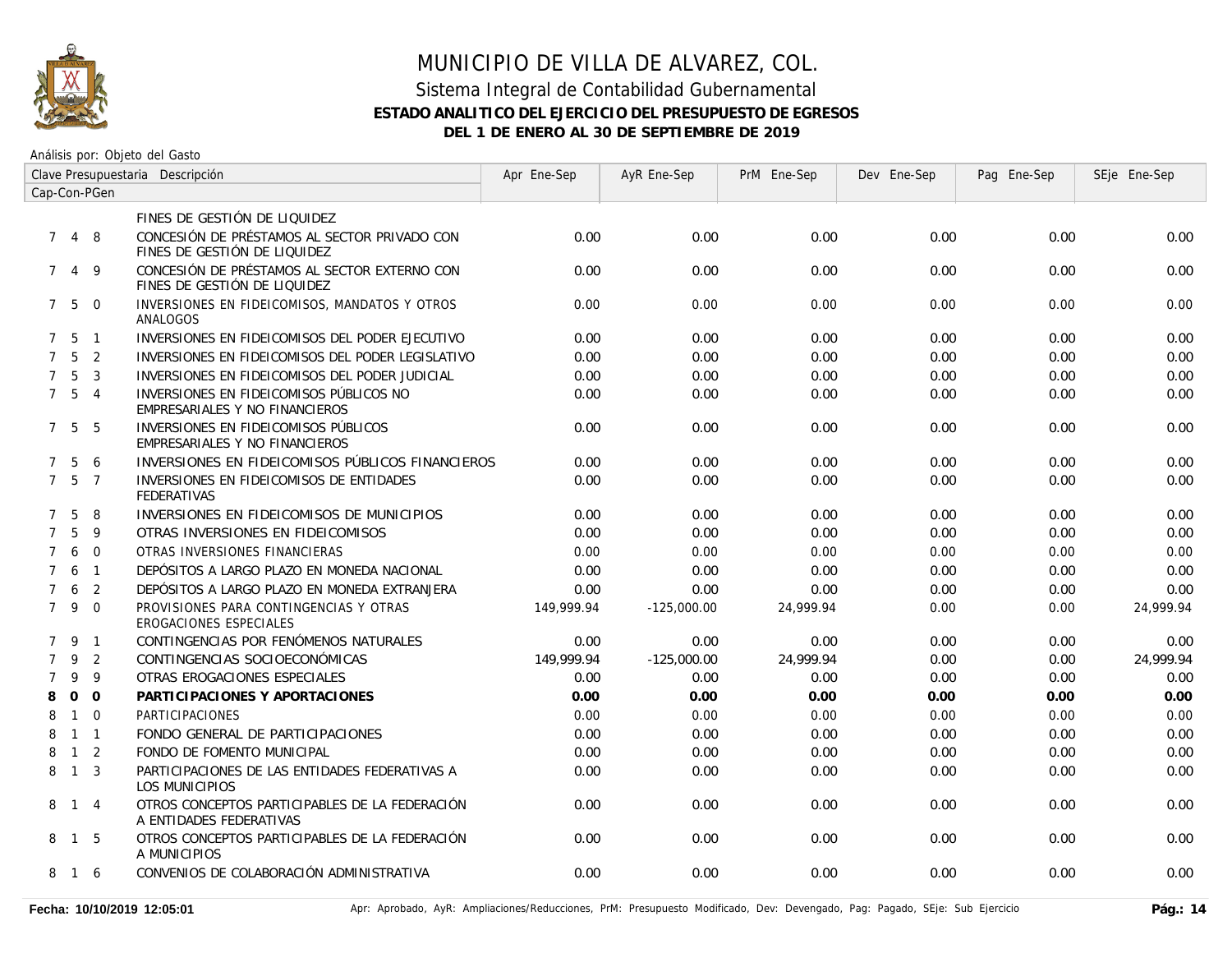

### Sistema Integral de Contabilidad Gubernamental **ESTADO ANALITICO DEL EJERCICIO DEL PRESUPUESTO DE EGRESOS DEL 1 DE ENERO AL 30 DE SEPTIEMBRE DE 2019**

| Clave Presupuestaria Descripción |                     |                |                                                                                                             | Apr Ene-Sep  | AyR Ene-Sep  | PrM Ene-Sep   | Dev Ene-Sep   | Pag Ene-Sep   | SEje Ene-Sep     |
|----------------------------------|---------------------|----------------|-------------------------------------------------------------------------------------------------------------|--------------|--------------|---------------|---------------|---------------|------------------|
| Cap-Con-PGen                     |                     |                |                                                                                                             |              |              |               |               |               |                  |
| 8                                | $3 \quad 0$         |                | APORTACIONES                                                                                                | 0.00         | 0.00         | 0.00          | 0.00          | 0.00          | 0.00             |
| 8                                | 3 <sub>1</sub>      |                | APORTACIONES DE LA FEDERACIÓN A LAS ENTIDADES<br><b>FEDERATIVAS</b>                                         | 0.00         | 0.00         | 0.00          | 0.00          | 0.00          | 0.00             |
| 8                                | 3 <sup>1</sup>      | $\overline{2}$ | APORTACIONES DE LA FEDERACIÓN A MUNICIPIOS                                                                  | 0.00         | 0.00         | 0.00          | 0.00          | 0.00          | 0.00             |
| 8                                |                     | 3 <sup>3</sup> | APORTACIONES DE LAS ENTIDADES FEDERATIVAS A LOS<br><b>MUNICIPIOS</b>                                        | 0.00         | 0.00         | 0.00          | 0.00          | 0.00          | 0.00             |
| 8                                | 3 4                 |                | APORTACIONES PREVISTAS EN LEYES Y DECRETOS AL<br>SISTEMA DE PROTECCIÓN SOCIAL                               | 0.00         | 0.00         | 0.00          | 0.00          | 0.00          | 0.00             |
| 8                                | 3 <sub>5</sub>      |                | APORTACIONES PREVISTAS EN LEYES Y DECRETOS<br>COMPENSATORIAS A ENTIDADES FEDERATIVAS Y<br><b>MUNICIPIOS</b> | 0.00         | 0.00         | 0.00          | 0.00          | 0.00          | 0.00             |
| 8                                | 5                   | $\overline{0}$ | CONVENIOS                                                                                                   | 0.00         | 0.00         | 0.00          | 0.00          | 0.00          | 0.00             |
| 8                                |                     | 5 <sub>1</sub> | CONVENIOS DE REASIGNACIÓN                                                                                   | 0.00         | 0.00         | 0.00          | 0.00          | 0.00          | 0.00             |
| 8                                | $5\phantom{.0}$     | $\overline{2}$ | CONVENIOS DE DESCENTRALIZACIÓN                                                                              | 0.00         | 0.00         | 0.00          | 0.00          | 0.00          | 0.00             |
| 8                                | 5                   | $\overline{3}$ | <b>OTROS CONVENIOS</b>                                                                                      | 0.00         | 0.00         | 0.00          | 0.00          | 0.00          | 0.00             |
| 9                                |                     | 0 <sub>0</sub> | <b>DEUDA PUBLICA</b>                                                                                        | 7,868,266.29 | 4,845,825.04 | 12,714,091.33 | 85,098,354.84 | 17,648,124.54 | $-72,384,263.51$ |
| 9                                |                     | $1 \quad 0$    | AMORTIZACION DE LA DEUDA PUBLICA                                                                            | 3,270,884.04 | 0.00         | 3,270,884.04  | 3,268,017.13  | 3,268,017.13  | 2.866.91         |
| 9                                |                     | $1 \quad 1$    | AMORTIZACIÓN DE LA DEUDA INTERNA CON<br>INSTITUCIONES DE CRÉDITO                                            | 3,270,884.04 | 0.00         | 3,270,884.04  | 3,268,017.13  | 3,268,017.13  | 2,866.91         |
|                                  | $9 \quad 1 \quad 2$ |                | AMORTIZACIÓN DE LA DEUDA INTERNA POR EMISIÓN DE<br>TÍTULOS Y VALORES                                        | 0.00         | 0.00         | 0.00          | 0.00          | 0.00          | 0.00             |
|                                  | 9 1 3               |                | AMORTIZACIÓN DE ARRENDAMIENTOS FINANCIEROS<br><b>NACIONALES</b>                                             | 0.00         | 0.00         | 0.00          | 0.00          | 0.00          | 0.00             |
|                                  | 9 1 4               |                | AMORTIZACIÓN DE LA DEUDA EXTERNA CON<br>INSTITUCIONES DE CRÉDITO                                            | 0.00         | 0.00         | 0.00          | 0.00          | 0.00          | 0.00             |
|                                  | 9 1 5               |                | AMORTIZACIÓN DE DEUDA EXTERNA CON ORGANISMOS<br>FINANCIEROS INTERNACIONALES                                 | 0.00         | 0.00         | 0.00          | 0.00          | 0.00          | 0.00             |
|                                  | 1 6                 |                | AMORTIZACIÓN DE LA DEUDA BILATERAL                                                                          | 0.00         | 0.00         | 0.00          | 0.00          | 0.00          | 0.00             |
|                                  | 9 1 7               |                | AMORTIZACIÓN DE LA DEUDA EXTERNA POR EMISIÓN DE<br>TÍTULOS Y VALORES                                        | 0.00         | 0.00         | 0.00          | 0.00          | 0.00          | 0.00             |
|                                  | 9 1 8               |                | AMORTIZACIÓN DE ARRENDAMIENTOS FINANCIEROS<br>INTERNACIONALES                                               | 0.00         | 0.00         | 0.00          | 0.00          | 0.00          | 0.00             |
| 9                                |                     | $2 \quad 0$    | INTERESES DE LA DEUDA PUBLICA                                                                               | 3,847,382.28 | 45,825.04    | 3,893,207.32  | 3,823,303.87  | 3,823,303.87  | 69,903.45        |
|                                  | 9 2 1               |                | INTERESES DE LA DEUDA INTERNA CON INSTITUCIONES<br>DE CRÉDITO                                               | 3,847,382.28 | 45,825.04    | 3,893,207.32  | 3,823,303.87  | 3,823,303.87  | 69,903.45        |
|                                  | 9 2 2               |                | INTERESES DERIVADOS DE LA COLOCACIÓN DE TÍTULOS Y<br>VALORES                                                | 0.00         | 0.00         | 0.00          | 0.00          | 0.00          | 0.00             |
|                                  | 9 2 3               |                | INTERESES POR ARRENDAMIENTOS FINANCIEROS<br><b>NACIONALES</b>                                               | 0.00         | 0.00         | 0.00          | 0.00          | 0.00          | 0.00             |